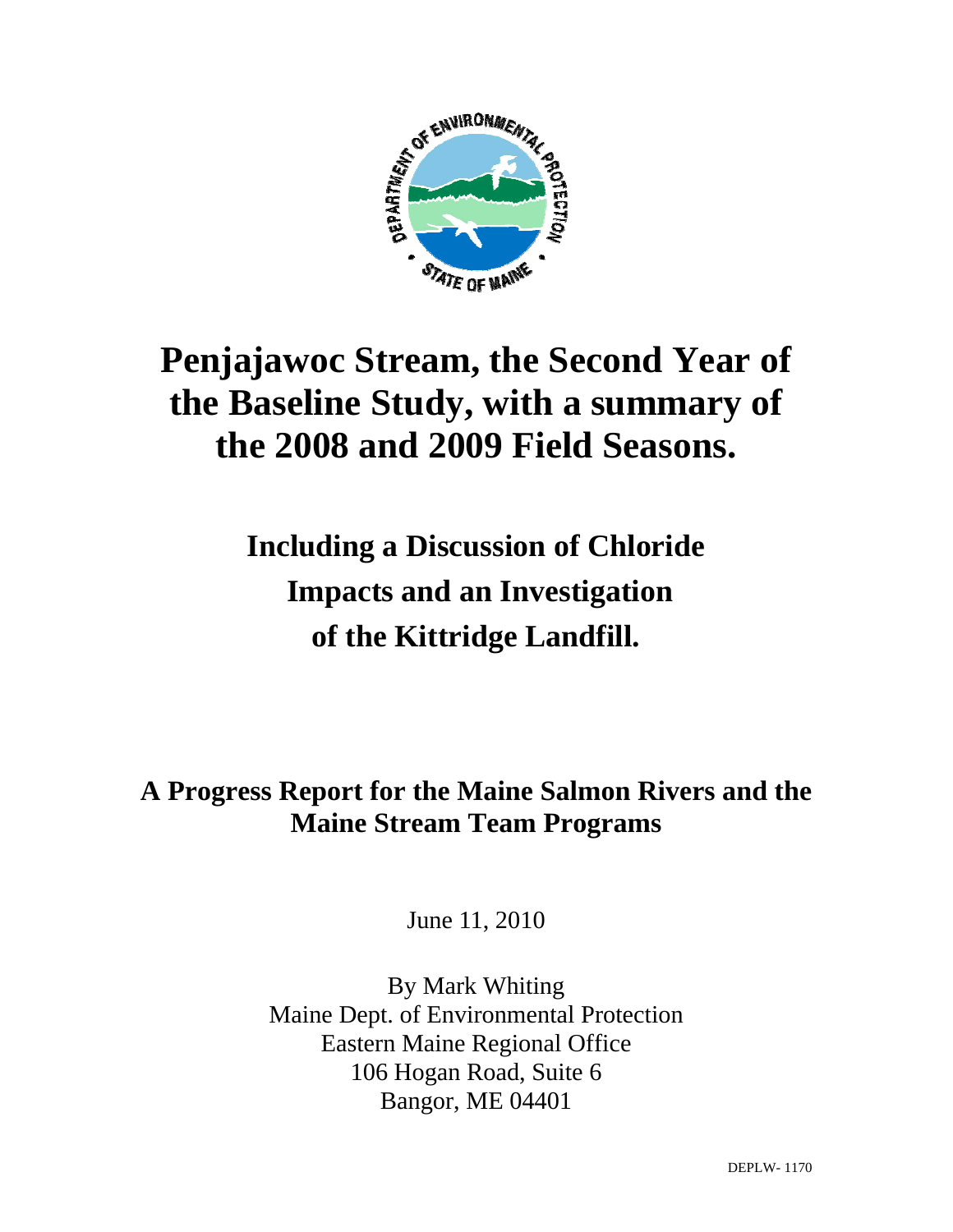#### **I. Introduction**

Penjajawoc Stream is an urban impaired stream located in Bangor Maine. A description of the pollution problems, the water quality improvement targets, and potential solutions are outlined in a Total Maximum Daily Load (TMDL) study by Maine Department of Environmental Protection (DEP 2007). The City of Bangor, DEP, some local landowners, with some concerned residents have developed a watershed management plan that includes a restoration program (BSA 2008). In addition to many other recommendations, the watershed plan recommended that a volunteer-based stream monitoring program be established to monitor progress as the restoration plan is implemented. In the fall of 2007, the City of Bangor and DEP formed and trained a "stream team" of local residents to do the water quality monitoring. In the spring of 2009, DEP published the results of the first year (2008) "baseline study" of Penjajawoc Stream (DEP 2009). The first restoration projects are planned for the 2010 and 2011 construction seasons. One of the functions of this paper is to review our second baseline year and our cumulative data.

Also included in this report are the results of some studies by the DEP on the Kittridge Road Landfill. The Kittridge landfill is located in the northeastern headwaters of Penjajawoc Stream (Figure 1). The landfill was discontinued and covered under the supervision of the DEP's Bureau of Remediation and Solid Waste in the late 1980's. The Bangor Land Trust owns a parcel near the end of the Kittridge Road, just downstream of the landfill. The site is forested with hiking trails. Penjajawoc Stream in this area is a scenic rocky riffle that flows over moss covered rocks. A foot trail provides access to the stream and spans it with a wooden bridge. In spite of the deep forest shade and relatively cool water, initial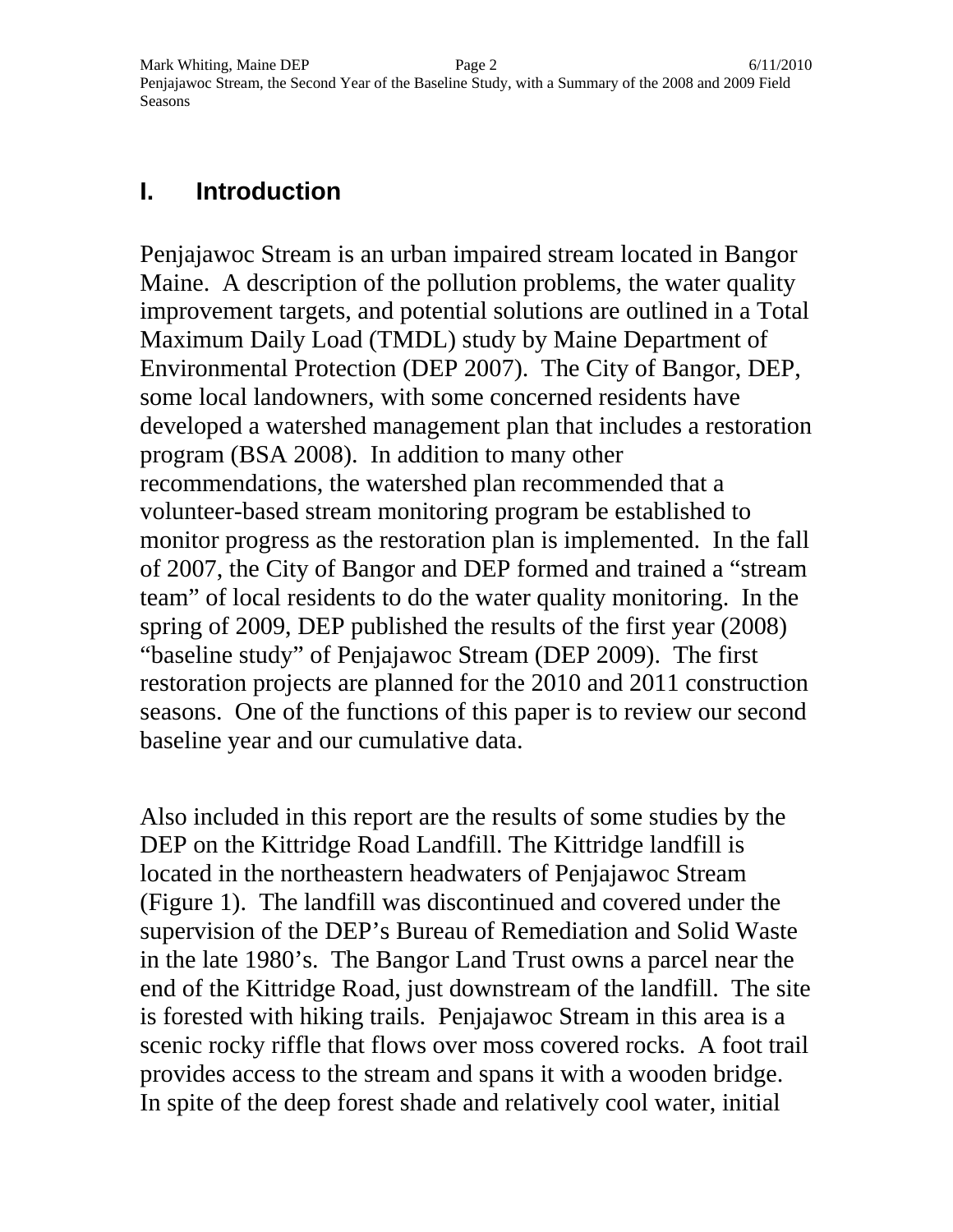Mark Whiting, Maine DEP Page 3 6/11/2010 Penjajawoc Stream, the Second Year of the Baseline Study, with a Summary of the 2008 and 2009 Field Seasons

monitoring at this site found occasional low oxygen. Follow-up monitoring by DEP confirmed the low oxygen, and found elevated alkalinity and chloride. The Bangor Land Trust then asked the DEP if the observed effects were due to the landfill. The available volunteer monitoring data was not adequate to completely answer that question. So in the summer of 2009, DEP staff investigated seepage areas at the base of the landfill.

In the TMDL study, salinity was identified as one of the Penjajawoc Stream impairments. The volunteer Stream Team typically measures conductivity and/or total dissolved solids (TDS) with hand held meters. However, the DEP interprets water quality in terms of statutory criteria. While there are no state conductivity or TDS standards *per se*, there are salinity and chloride thresholds (see DEP Chapter 584, Surface Water Quality Criteria for Toxic Pollutants). So we needed to be able to convert conductivity and TDS into salinity or chloride. For simplicity, since salinity and chloride are so closely related, we chose to concentrate on chloride. In the spring of 2009, DEP and the City of Bangor collaborated to take a number of Penjajawoc Stream water samples for lab analysis at the University of Maine Sawyer Environmental Chemistry and Research Lab (SECRL). These samples were used to create a mathematical model (a regression equation) that could convert our field conductivity and TDS measurements into chloride. We also found a Maine Department of Transportation (DOT) study from the early 1980's that evaluated road salt in the Penjajawoc watershed just as the Bangor Mall was being completed. The third purpose of this study is to review what we currently know about road salt contamination, evaluate trends, and discuss the environmental consequences for the watershed.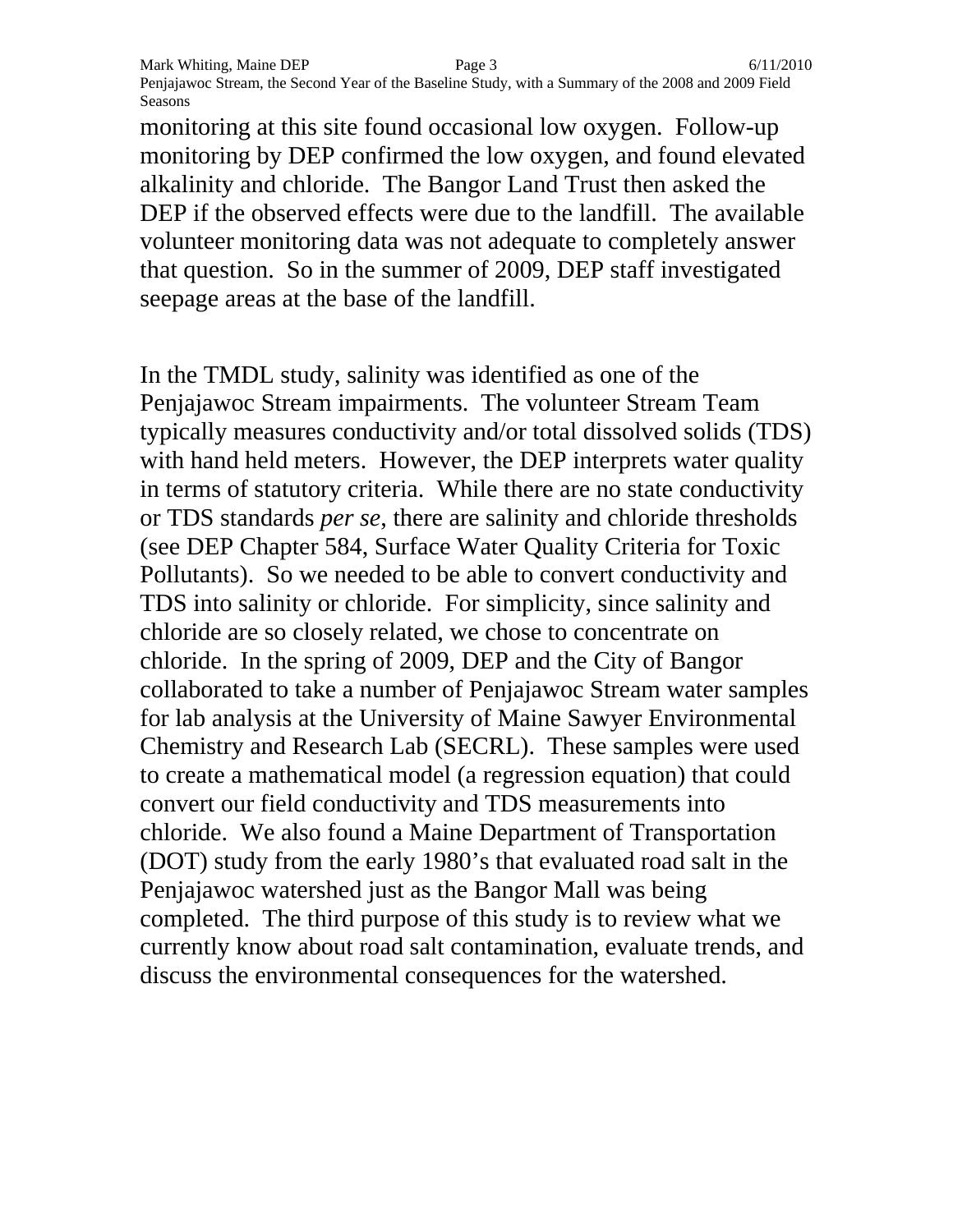

## **Penjajawoc Stream Watershed**

|   |  | <b>N.A.L.</b><br><b>Miles</b> |
|---|--|-------------------------------|
| 0 |  |                               |

Figure 1. Watershed map of Penjajawoc Stream. The Bangor Mall is the Y-shaped building above interstate highway I-95. This areal view provides a perspective on the amount of development in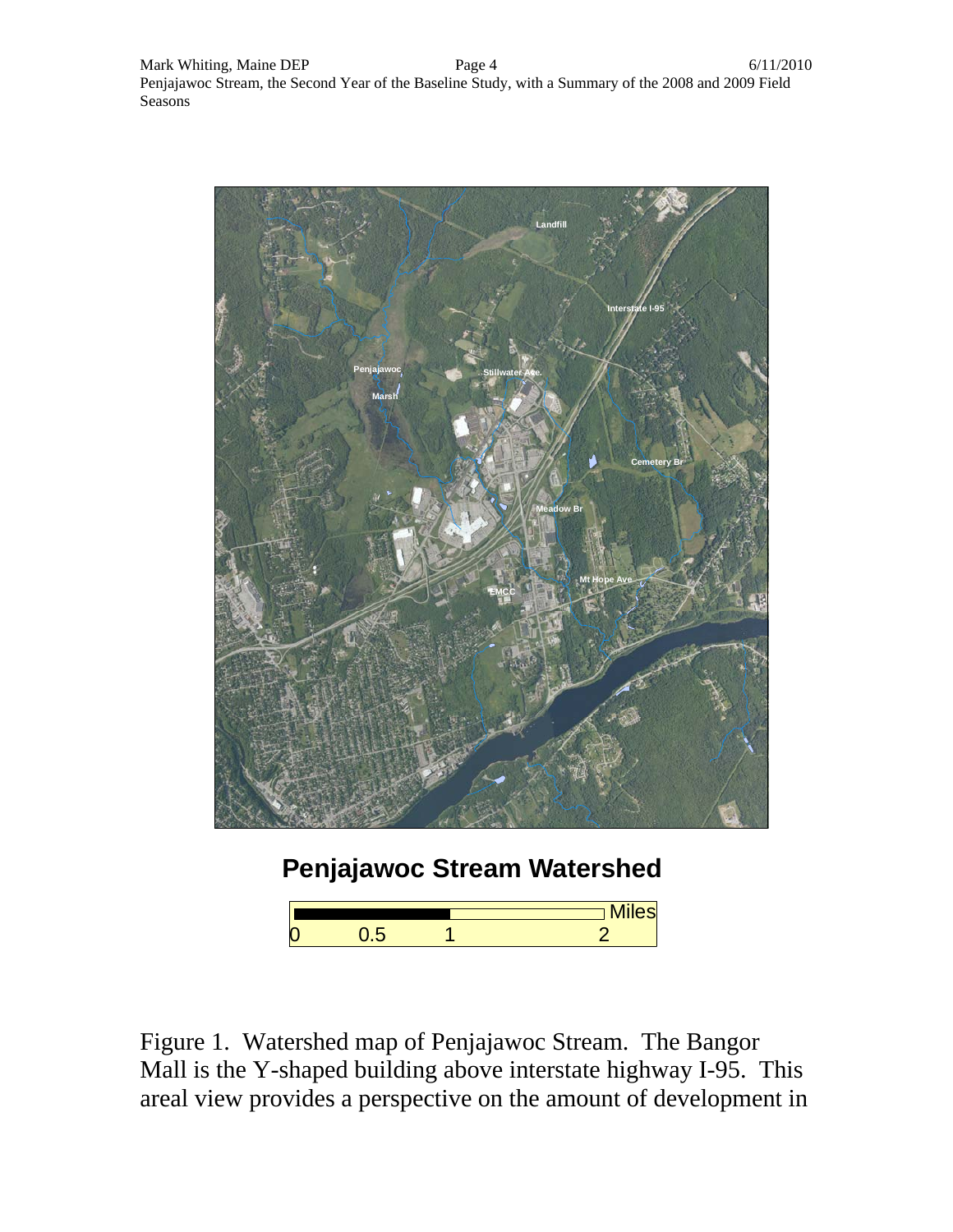Mark Whiting, Maine DEP  $\qquad \qquad \qquad$  Page 5 6/11/2010 Penjajawoc Stream, the Second Year of the Baseline Study, with a Summary of the 2008 and 2009 Field Seasons

different parts of the watershed. The Kittridge Road landfill is in the northeastern headwaters.

#### **II. Methods:**

A. The Sample Sites:

The headwaters of Penjajawoc Stream begin in vast wetlands in the northern part of the watershed (Figure 1) which then flow south to Penjajawoc Marsh. Below the marsh, the stream reforms and flows through a large commercial development along Stillwater Avenue, past the Bangor Mall complex, and then under interstate highway I-95. Below the interstate, the stream continues south past Eastern Maine Community College (EMCC) and a number of commercial developments on the Hogan Road. Still flowing south, the stream enters the largely wooded Evergreen Woods professional park and combines with Meadow Brook. After flowing under Mt Hope Avenue, the stream flows through a residential area where it combines with an unnamed stream that drains Mount Hope Cemetery. We called the unnamed stream "Cemetery Brook." The Penjajawoc then passes under US Route 2 where it joins the Penobscot River. The total watershed area is 8.57 square miles (22.20 square kilometers).

The Penjajawoc watershed can be divided into three subwatersheds based on the predominant land uses. In the northern part of the watershed, there are large wetlands and forests, some pasture and cultivated fields, and some low density residential development. In the central part of the watershed, there is concentrated urban commercial and institutional development, including the Bangor Mall, EMCC, and smaller malls and automobile dealerships. In the lower and eastern parts of the watershed, there is some low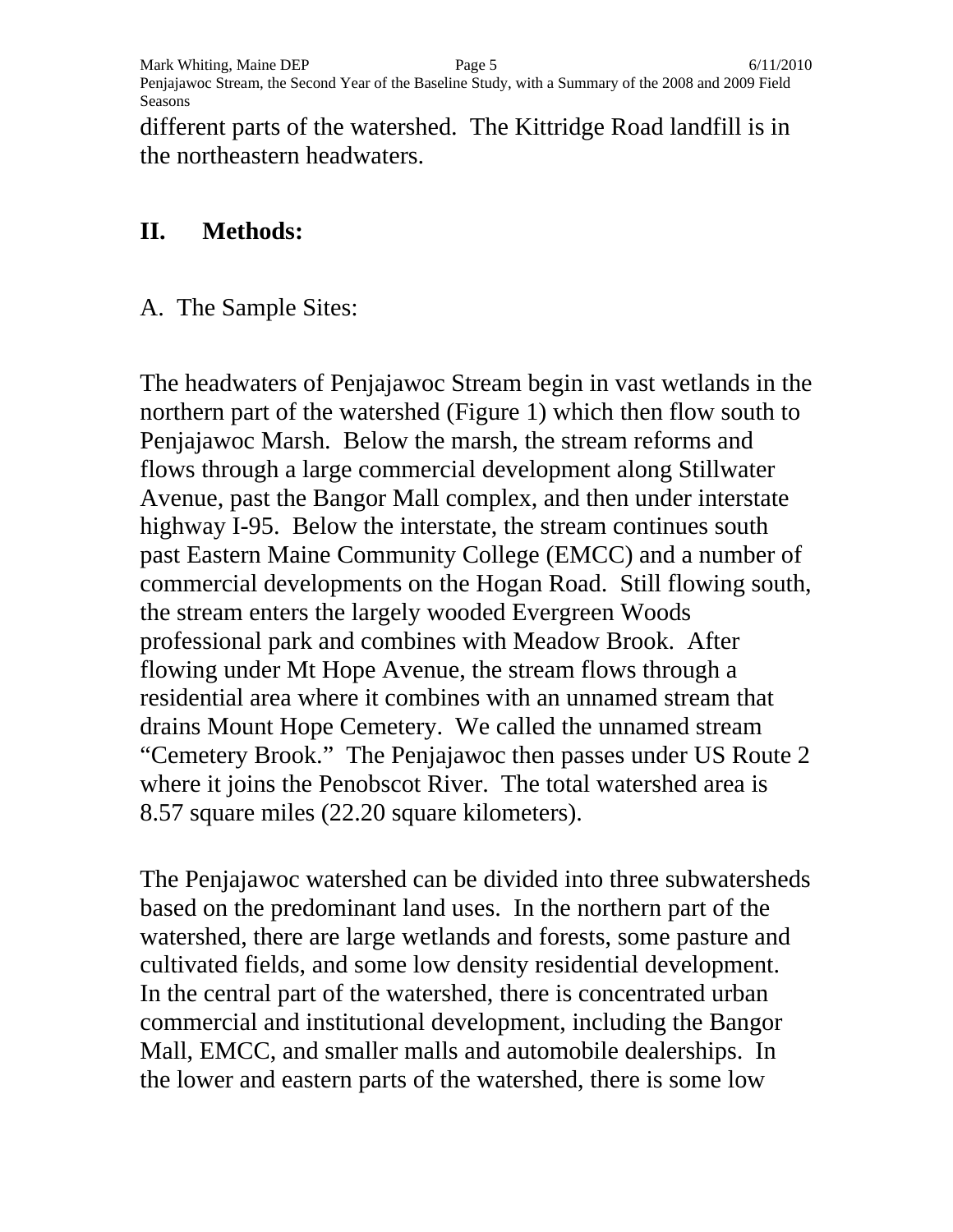density residential development, a Maine DOT maintenance yard, some wetlands and forests, and a large cemetery.

Our sample sites (Figure 2) were chosen to represent this diversity in land use. Not shown on this figure are the sample sites at the base of the Landfill on the north side (the wetland side) and an open stream channel to the east of the landfill that flows toward the landfill (the upstream site). The downstream site for the landfill study was PJS-6 on the Bangor Land Trust parcel.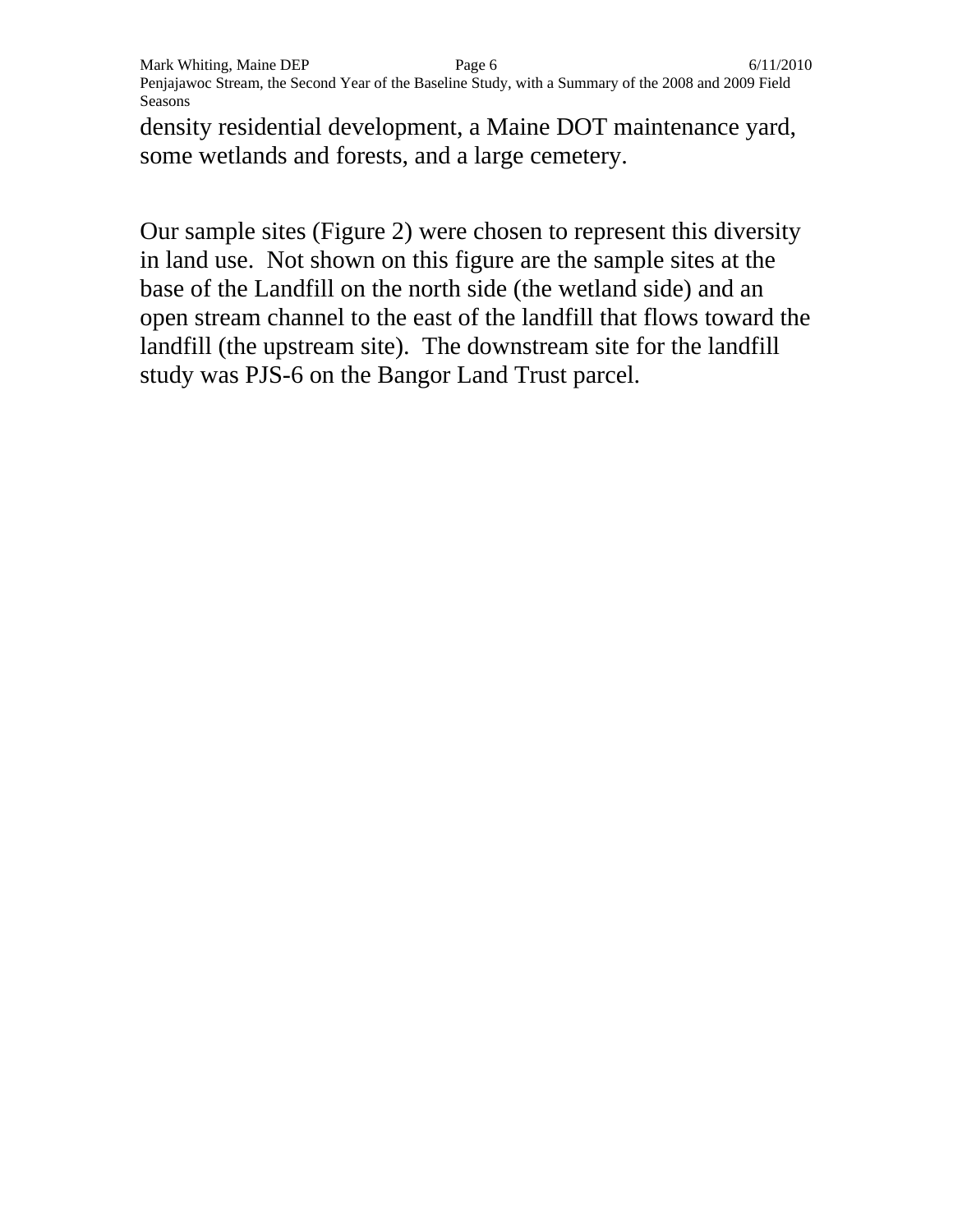

### **Penjajawoc Stream, Bangor Stream Team Sites**

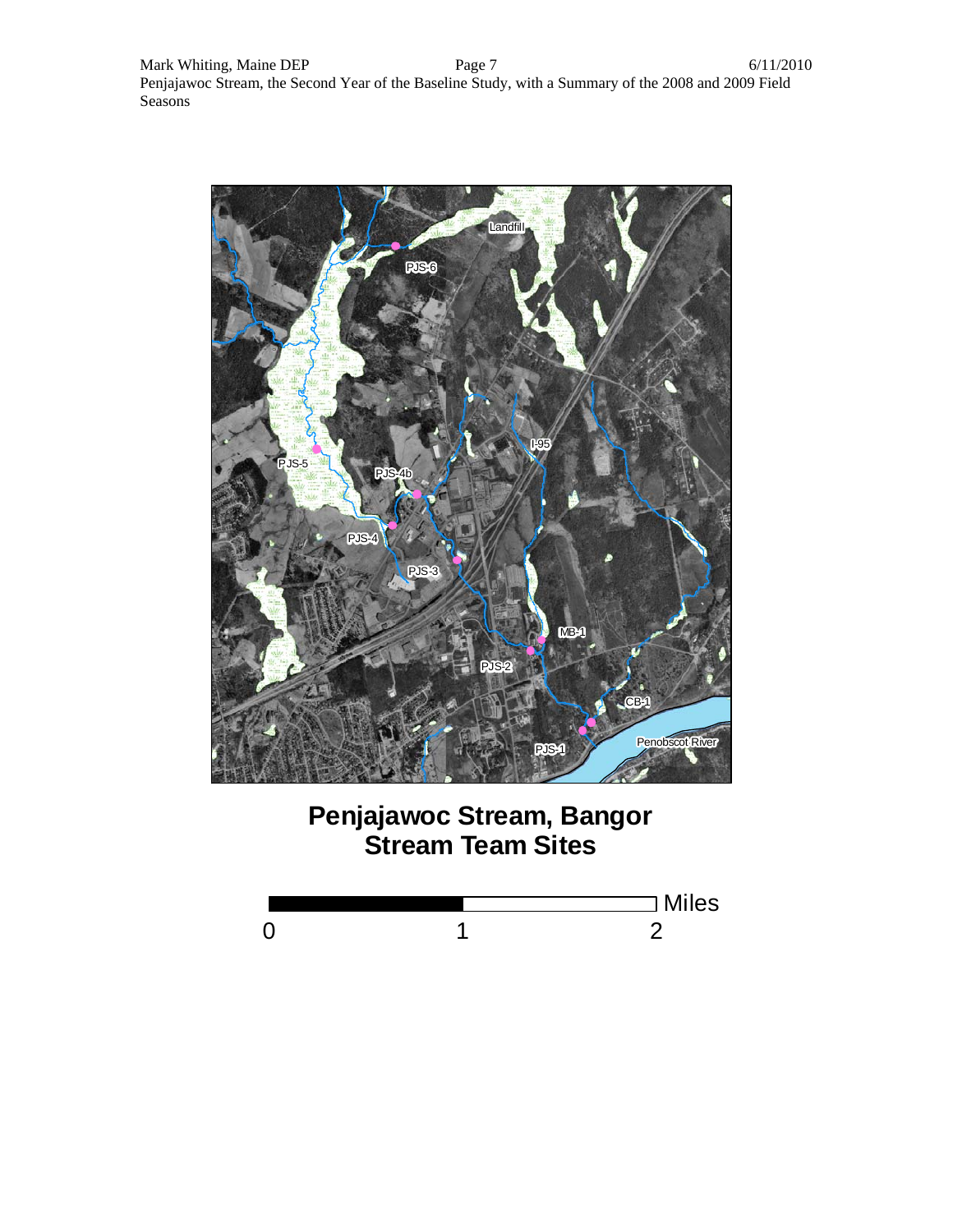Mark Whiting, Maine DEP Page 8 6/11/2010 Penjajawoc Stream, the Second Year of the Baseline Study, with a Summary of the 2008 and 2009 Field Seasons

Figure 2. Map of Penjajawoc watershed showing sample sites. Sites PJS-1 through PJS-6 are on the mainstem of Penjajawoc Stream, while MB-1 is on Meadow Brook and CB-1 is on Cemetery Brook. Access at PJS-4 turned out to be problematic and the site was moved downstream to PJS-4b. Wetlands are shown in white with green cross hatching.

B. The Field Methods:

Our field methods were covered in last year's report (DEP 2009). For the reader's convenience, those methods are reproduced here. We used two different strategies for field sampling, namely  $(1)$ . volunteers who are distributed throughout the watershed (8 sites) and who sampled at approximately the same time and (2.) automated environmental recorders called "data sondes" that provided a lot of detail from a single site. The sondes were programmed to sample at hourly intervals. Depending on the probes installed on the sonde, they may record water depth, water temperature, specific conductance, pH, dissolved oxygen, and turbidity.

Stream team members measured water temperature, dissolved oxygen (DO), and specific conductance or total dissolved solids (TDS). In addition, water samples were taken in the summer and fall for *Escherichia coli* (*E. coli*) bacteria. Samples were taken for turbidity analysis any time the water looked muddy. The bacteria and turbidity samples were analyzed in the DEP lab in Bangor.

Sample timing was organized primarily by season. In the fall of 2007, and in the spring of 2008 samples were collected after storm events whenever there was at least an inch of rain recorded at the Bangor International Airport. In the summer of 2008, volunteers collected weekly samples. Finally, in the fall of 2008, sampling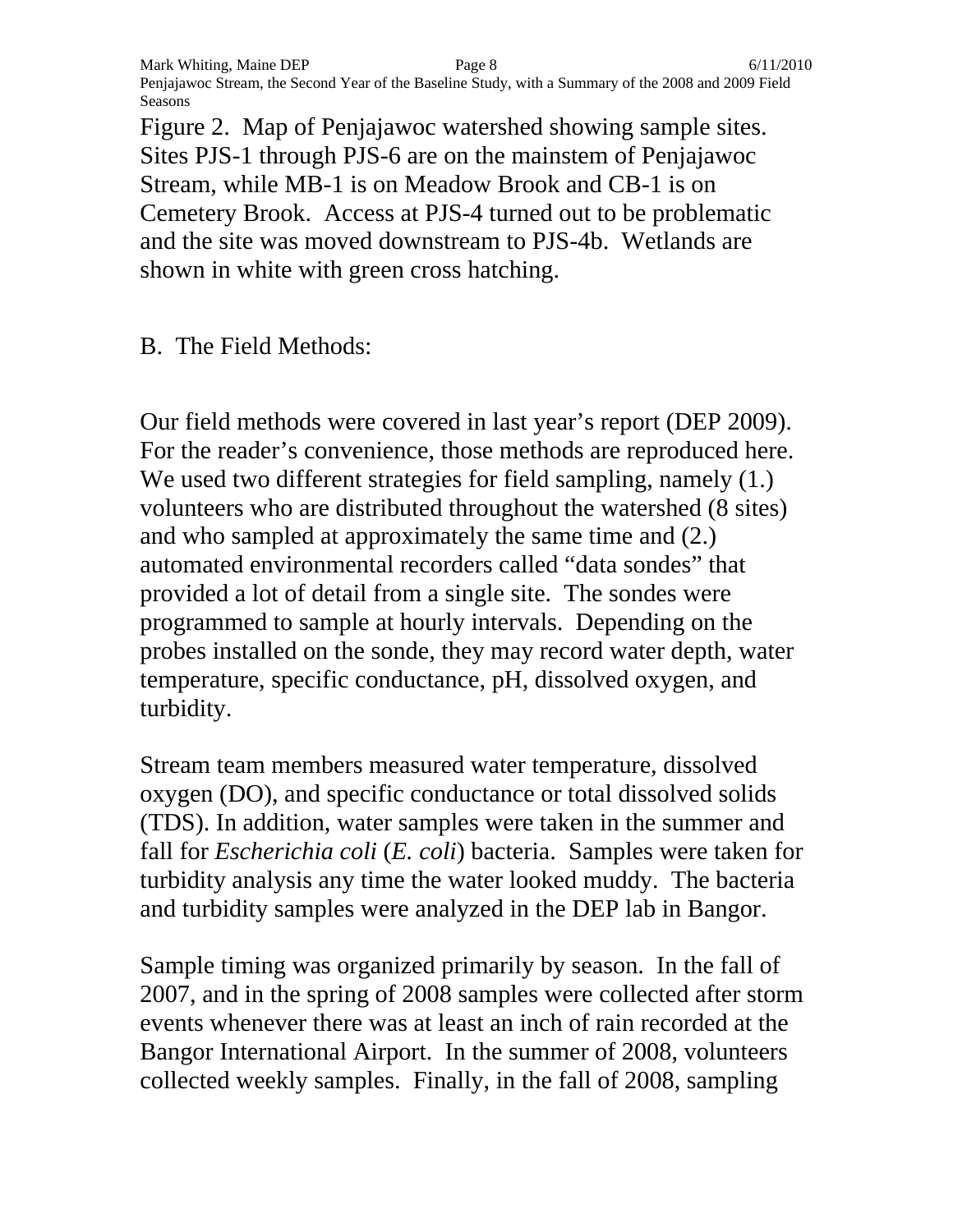Mark Whiting, Maine DEP Page 9 6/11/2010 Penjajawoc Stream, the Second Year of the Baseline Study, with a Summary of the 2008 and 2009 Field Seasons

was scaled back to once per month. This seasonal sampling pattern was repeated in 2009.

All of our volunteer data was a mixture of early or late in the day samples. The volunteers usually collected samples on their way to work in the morning or on their way home in the late afternoon. Thus, samples were taken within 8 hours of each other. It was not possible to fine-tune the storm event sampling with any relationship to stages of the storm or runoff (i.e., we did not try to sample the "first flush" of pollutants from the early part of a storm). Also, in terms of analysis, early morning water temperatures are often the lowest of the day while late afternoon temperatures are often the highest. Oxygen also follows a daily cycle in aquatic environments, with early morning generally representing the low point of the day (due to a lack of photosynthesis over night) and late afternoon is often the high point.

Field measurements by volunteers were made with hand-held mercury-free thermometers, Oakton TDS or Hanna conductivity pens. Dissolved oxygen was measured with LaMotte syringe-style Winkler titration kits. The TDS/conductivity pens were calibrated in the fall of 2007 using a single point calibration. Volunteers practiced using the Winkler kits at Bangor High School using an oxygen-saturated solution. Field samples were collected in 100 ml polycarbonate bottles from the stream bank or from the middle of the stream for bacteria and turbidity analysis. *E. coli* were analyzed using the IDEXX Colilert method and turbidity was analyzed using a Hach 2100 turbidity meter. The turbidity meter was calibrated initially at the beginning of the season using a three point calibration. Prior to the analysis of any samples, the Hach 2100 meter was tested against 3 turbidity standards.

Data sondes provided the intensive sampling over short intervals that volunteers simply cannot provide. Data sondes are automated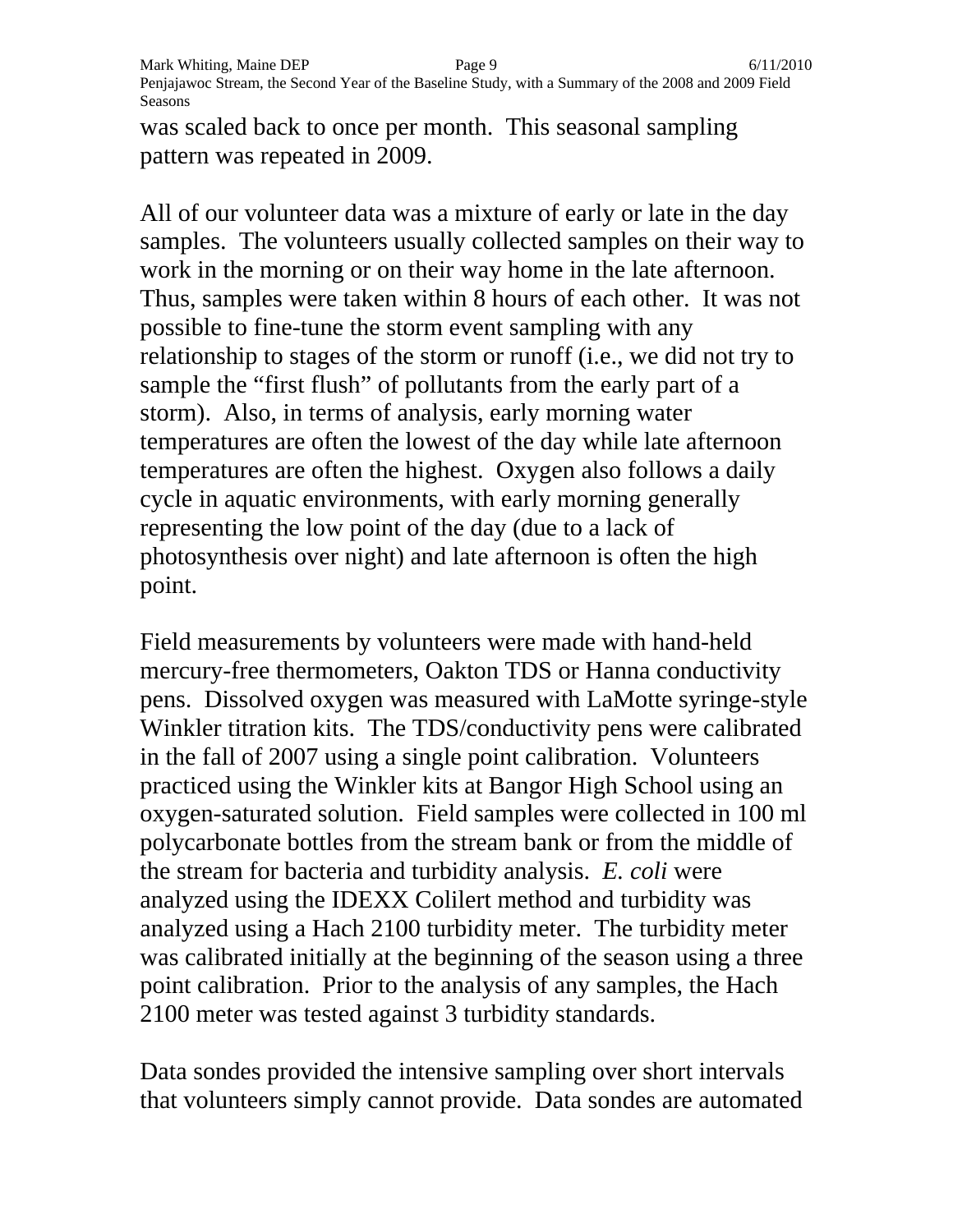programmable environmental recorders. The units we used were YSI model 600-XLM, 6920 or 6600 EDS. The sondes were calibrated and serviced according to USGS protocols for stream deployments (USGS 2000). All of the sondes had conductivity/temperature probes. Since turbidity is known to be a problem in the lower Penjajawoc, turbidity probes were deployed at Evergreen Woods in Meadow Brook (site MB-1) and in Penjajawoc Stream (PJS-2) in late winter and spring. All of our sonde data in this report is from the 2008 field season.

C. The DEP Landfill Study:

In the summer of 2009, DEP staff identified five iron-stained seeps at the foot of the Kittridge Road Landfill on the north (wetland) side. An open stream channel was found upstream on the east side of the landfill. This served as the upstream control site. The Bangor Land Trust site on Penjajawoc Stream (PJS-6) served as the downstream site. Pore water was collected from the seepage sites and was analyzed for *volatile organic compounds*: (1,1,2 trichloro-1,2,2-trifluorethane meth-t-butyl ether (MTBE), 1,1,1 trichloroethane, and total organic carbon), *inorganics*: (ammonia as nitrogen, arsenic, calcium, chloride, iron, manganese, magnesium, nitrate as N, potassium, sodium, sulfate, total alkalinity, and total dissolved solids), and *field parameters*: dissolved oxygen, pH, specific conductance, and turbidity.

The downstream Penjajawoc site was analyzed at the University of Maine SECRL for the *major cations*: calcium, sodium, potassium, and magnesium, then the *major anions*: chloride, nitrate, and sulfate, then *alkalinity* and *pH*, and then the *trace metals*: aluminum, manganese, iron, arsenic, cadmium, chromium, cobalt, copper, lead, nickel, and zinc.

D. The Calibration of Conductivity and Chloride Measurements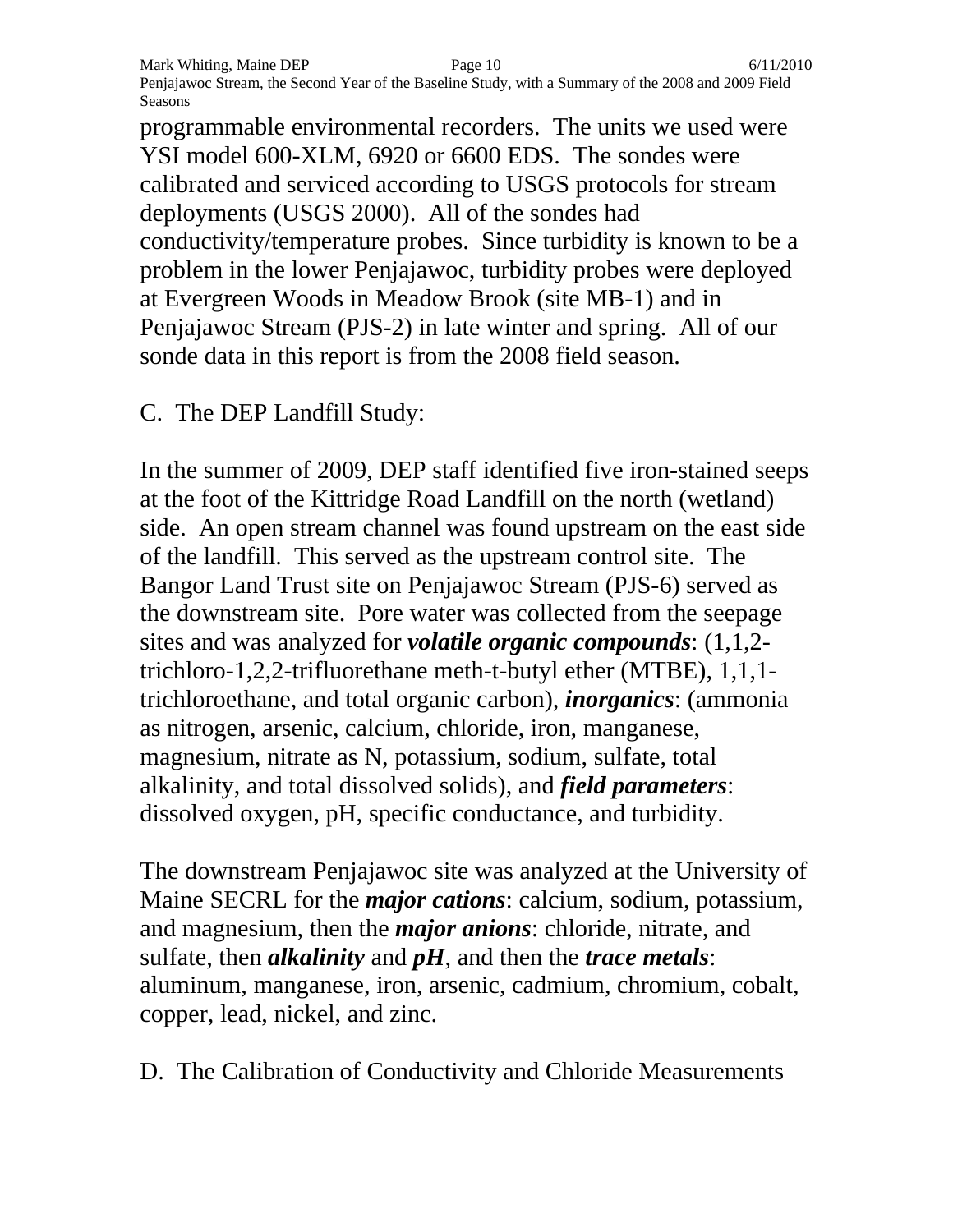Conductivity in this context is the ability of water to carry an electrical current. Naturally, this has a lot to do with the mineral and organic salts found in the water. As long as the dominant salts remain the same throughout the year, conductivity can be used an easy-to-measure surrogate for salinity or chloride. Eleven samples from the Penjajwoc and its tributaries from three different dates were sent to the University of Maine SECRL lab for analysis. A linear regression was used to describe the relationship.

#### E. Data Analysis:

Our previous report also discussed data analysis. This too is reproduced here for the reader's convenience. Our data was represented graphically and some summary statistics were used for comparative purposes. Median values were used instead of means, because of the nature of the conductivity and turbidity results (brief spikes of extreme values). A median is a value that represents the middle of a population of values, so that one-half of all values are below this value and one-half lie above. A mean is the same thing as an average, and is more sensitive to a few large values that pull the mean away from the central tendency. We decided to use medians.

In order to help explain causal relationships, we relied on weather data from the Bangor International Airport (BIA). This is available on-line at http://www.wunderground.com/history/. The depth sensors from the sondes, when available, were used to show changes in stream stage.

The Maine DEP has a Water Classification Program which assigned Penjajawoc Stream and its tributaries Class B status (a middle of the road water quality). However, urban development has caused the mainstem and Meadow Brook to not meet this classification. These streams are currently listed as "impaired" (DEP 2008). The problems are seasonal high temperatures,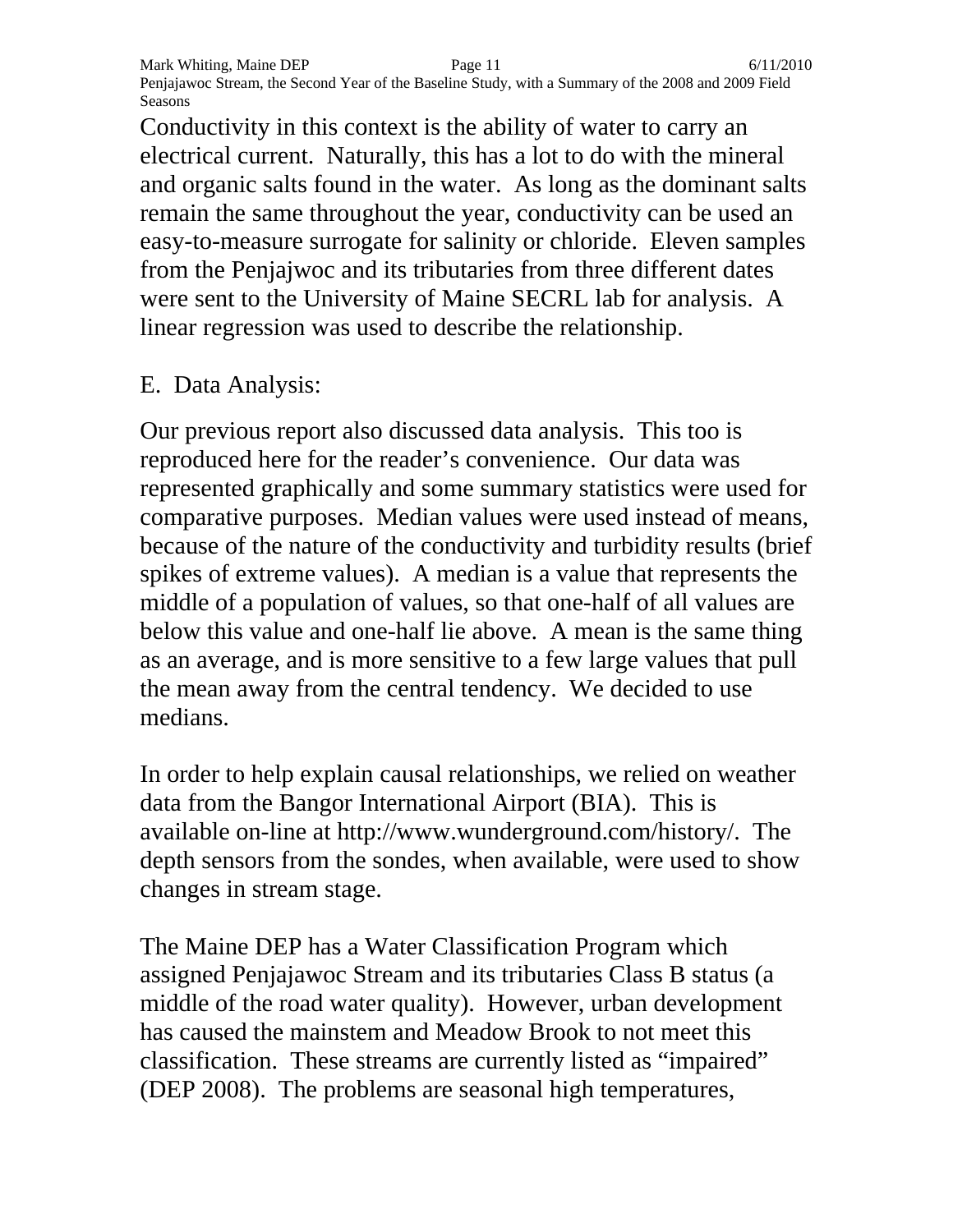Mark Whiting, Maine DEP **Page 12** 6/11/2010 Penjajawoc Stream, the Second Year of the Baseline Study, with a Summary of the 2008 and 2009 Field Seasons

seasonal low oxygen, high nutrients, high conductivity, toxics (mostly metals and organics (especially petroleum products) from roads), sediment, altered hydrology and impaired biological communities (DEP 2007).

Our water quality results were interpreted in terms of the state classification system for natural waters MRSA Title 38, Article 4A (see References for Maine statutes on-line). Penjajawoc Stream and its tributaries are expected to meet Class B water quality criteria (Table 1). Because aquatic communities are not supposed to be impaired, DEP Chapter 584 Rules apply for toxic pollutants.

Table 1. A summary of Maine's water quality criteria for Class B waters.

| <b>Aquatic uses</b> | Suitable for drinking water supply after treatment,<br>fishing, recreation in and on the water<br>and as habitat for fish and other aquatic life |
|---------------------|--------------------------------------------------------------------------------------------------------------------------------------------------|
| <b>Habitat</b>      | Shall be characterized as unimpaired                                                                                                             |
| <b>DO</b>           | Shall not be less than 7.0 ppm or 75% saturation                                                                                                 |
|                     | whichever is higher, except that for the period from                                                                                             |
|                     | October 1st through May 14th, in order to ensure                                                                                                 |
|                     | spawning and egg incubation of indigenous fish species                                                                                           |
|                     | the 7-day mean DO shall not be less than 8.0 ppm                                                                                                 |
|                     | in identified fish spawning areas.                                                                                                               |
|                     | However, were natural conditions, including marshes                                                                                              |
|                     | bogs, and abnormal concentrations of wildlife cause                                                                                              |
|                     | DO to fall below the minimum standards, those waters                                                                                             |
|                     | will not be considered to be failing.                                                                                                            |
| <b>Bacteria</b>     | Between May 15th and September 30th, the number of                                                                                               |
|                     | Escherichia coli bacteria of human origin in these                                                                                               |
|                     | waters may not exceed a geometric mean of                                                                                                        |
|                     | 64 colonies per 100 ml or an instantaneous level of                                                                                              |
|                     | 427 colonies per 100 ml                                                                                                                          |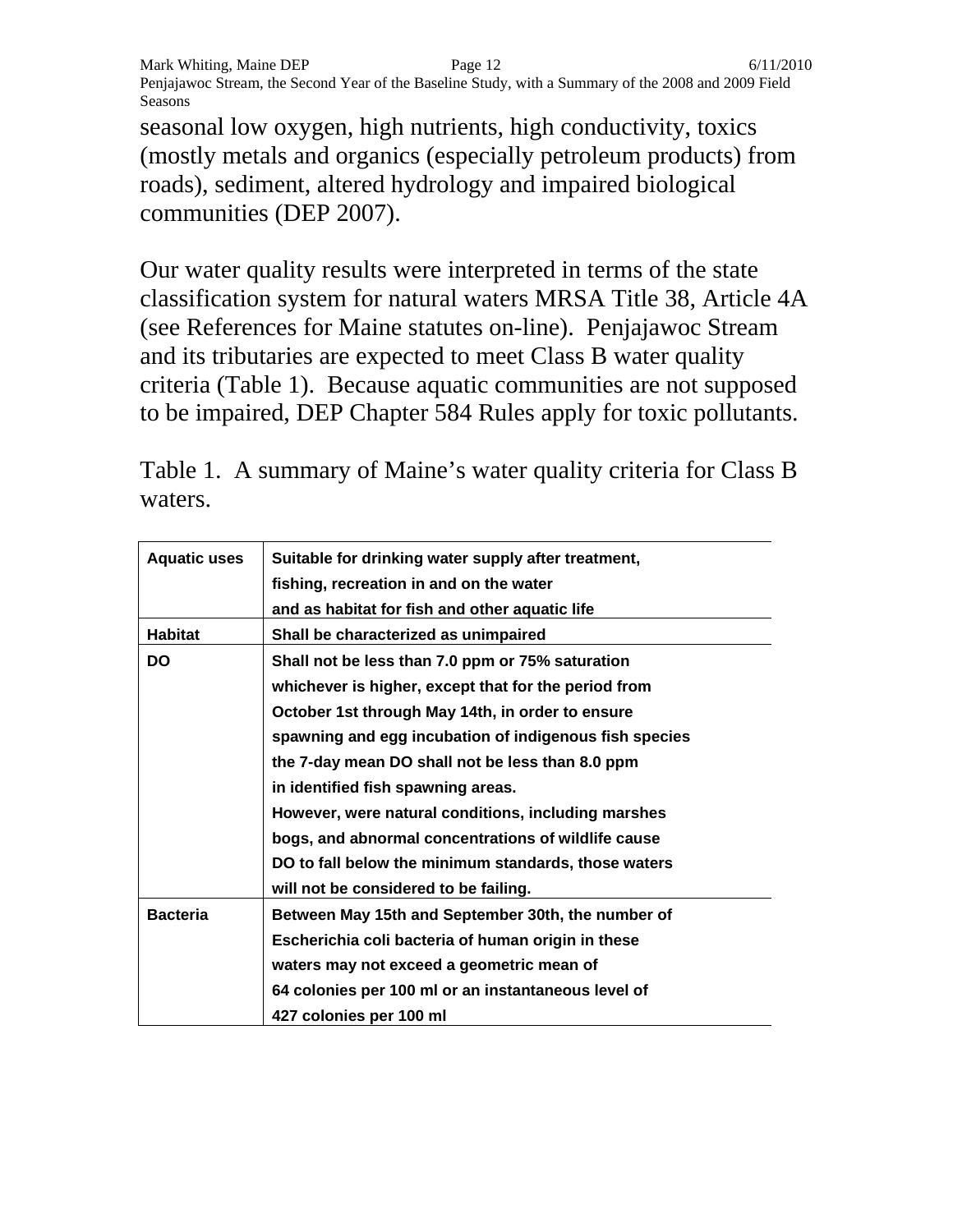Mark Whiting, Maine DEP **Page 13** 6/11/2010 Penjajawoc Stream, the Second Year of the Baseline Study, with a Summary of the 2008 and 2009 Field Seasons

Maine Department of Transportation (DOT) did a study of road salt in Penjajawoc Stream just after the Bangor Mall opened in the late 1970's (DOT 1982). Data was collected for four years, 1979- 1982. We will compare our results with this historic snapshot from 30 years ago.

#### **III. Results and Discussion:**

A. Water Temperature:

Penjajawoc Stream and its principal tributaries are seasonally warm. Most of the watershed is too warm to support year-around populations of salmonids (Table 2). For instance, Atlantic salmon thrive in waters that range from  $15{\text -}19^{\circ}$  C (59-66 $^{\circ}$  F) (Danie et al 1984) and are excluded from stream reaches where summer temperatures exceed 24º C (75º F) for several days. Brook trout prefer stream reaches where temperatures do not exceed 18ºC (64º F) (EBTJV 2005) but can tolerate exposures up to 24ºC (75ºF) for 24 hours or less (Brungs & Jones 1977).

Table 2. Summary of median water temperatures for the 2008 data, and for all data since the last annual report. The sites are listed from the headwaters to the bottom of the watershed, just above the confluence with the Penobscot River. The principal tributaries, Meadow Brook and Cemetery Brook are listed at the bottom of the table.

|              |                               | 2008 data only  |                           |  | all data 2008-2009            |                |                           |  |  |
|--------------|-------------------------------|-----------------|---------------------------|--|-------------------------------|----------------|---------------------------|--|--|
| <b>Sites</b> | <b>Water Temp. Centigrade</b> |                 |                           |  | <b>Water Temp. Centigrade</b> |                |                           |  |  |
|              | No. values                    | <b>Median</b>   | Range                     |  | No. values                    | <b>Median</b>  | Range                     |  |  |
| <b>PJS-6</b> |                               |                 |                           |  | 34                            | $10.3^{\circ}$ | $0.5 - 21.5$ <sup>o</sup> |  |  |
| <b>PJS-5</b> | 3                             | 24 <sup>0</sup> | $24 - 27$ <sup>o</sup>    |  | 6                             | 220            | $15 - 27$ <sup>o</sup>    |  |  |
| <b>PJS-4</b> | 5                             | 40              | $0 - 27$ <sup>o</sup>     |  | 5                             | 40             | $0 - 27$ <sup>o</sup>     |  |  |
| PJS-4b       | 21                            | 20 <sup>o</sup> | $5 - 25^{\circ}$          |  | 30                            | 18.3           | $5 - 25.3$ <sup>o</sup>   |  |  |
| <b>PJS-3</b> | 28                            | $17.5^{\circ}$  | $0.5 - 25.5$ <sup>o</sup> |  | 29                            | $16.4^{\circ}$ | $0.5 - 27.2$ <sup>o</sup> |  |  |
| <b>PJS-2</b> | 22                            | $17.5^{\circ}$  | $0 - 28.5$ <sup>o</sup>   |  | 32                            | $15^{o}$       | $0 - 28.5$ <sup>o</sup>   |  |  |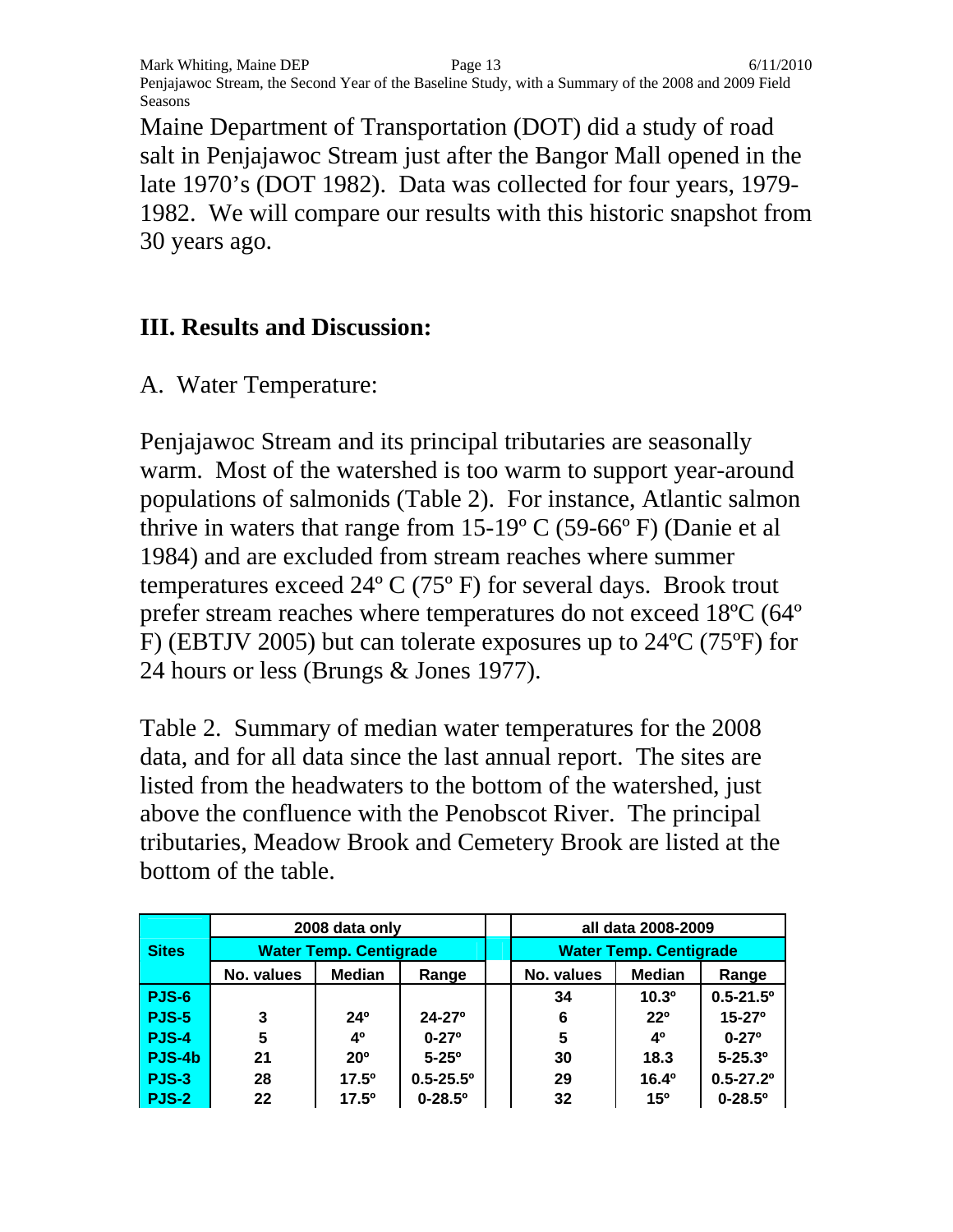Mark Whiting, Maine DEP **Page 14** 6/11/2010 Penjajawoc Stream, the Second Year of the Baseline Study, with a Summary of the 2008 and 2009 Field Seasons

| <b>PJS-1</b> | 18 | <b>18º</b>      | $0 - 27$ <sup>o</sup> | 31 | 15°             | $-0.05 - 27$     |
|--------------|----|-----------------|-----------------------|----|-----------------|------------------|
| $MB-1$       | 22 | 12 <sup>o</sup> | $0 - 16^{\circ}$      | 42 | 15 <sup>o</sup> | $0 - 19°$        |
| $CB-1$       | 17 | 17.5°           | $0 - 23^{\circ}$      | 29 | $12^{\circ}$    | $0 - 23^{\circ}$ |

Median water temperatures have changed very little since the original report (DEP 2009). Meadow Brook and Cemetery Brooks remain cooler than the mainstem. This is especially visible in the maximum values. Meadow Brook in particular is often 3-8º cooler (5-14º F) than the mainstem in the summer. Site PJS-4 was discontinued in the spring of 2008, and so without summer temperatues the median is artificially low. PJS-4b is more representative of this part of the stream. Site PJS-3 was abandoned early in 2009 due to beaver activity that flooded the site. The headwaters (PJS-6) are the coolest part of the mainstem. The apparently warmest site, PJS-5 may be misleading. This is the Penjajawoc Marsh site. The water in the stream channel is deep and probably thermally stratified (and our volunteers can only reach the surface waters). We have not been able to investigate springs and deep pools, which could provide refuge from the heat of summer. The other active sampling sites are rocky riffles and are well mixed.

While most of the Penjajawoc is too warm to support cold water fish in the summer, it is possible that brook trout and other fish use the watershed seasonally. Furthermore, with the deep marsh and cooler headwaters and tributaries, cold water fish have some seasonal refuges from temperature extremes. Black nose dace have been observed in Meadow Brook in the heat of the summer (personal observation).

B. Dissolved Oxygen:

Oxygen is one of the other limiting factors for aquatic organisms in the Penjajawoc. Since no fish spawning areas have been identified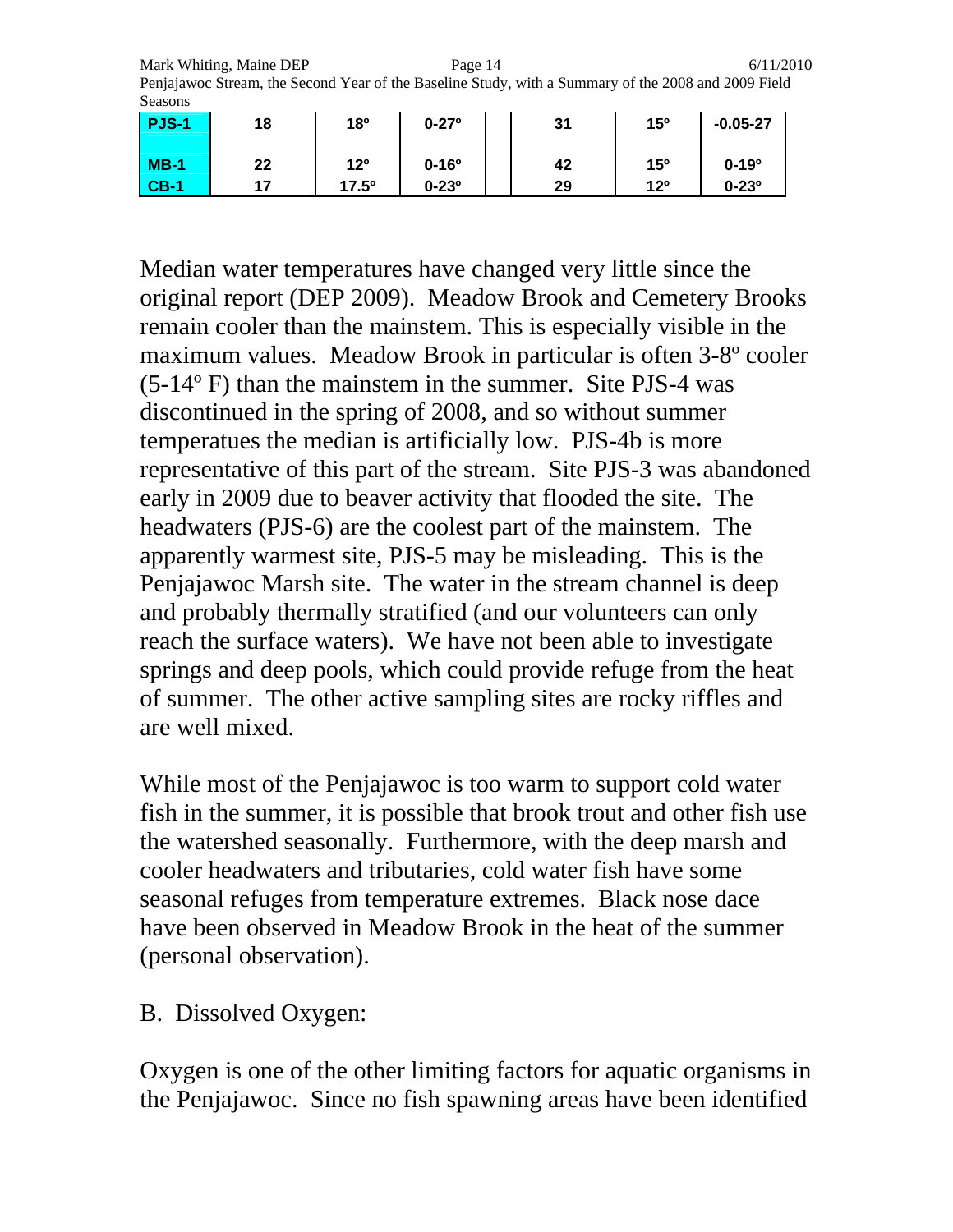in the watershed, the applicable Maine dissolved oxygen thresholds are 7 ppm (mg/L) or 75% saturation. The acute lethal limits for brook trout and many other fish species range from 2-4 ppm for 92 hour exposures (Raleigh 1982). We see many days in the summer where oxygen levels are very low (Table 3).

Table 3. Summary of median dissolved oxygen values for the 2008 data, and for all data since the last annual report. The sites are listed from the headwaters to the bottom of the watershed. The principal tributaries, Meadow Brook and Cemetery Brook are listed at the bottom of the table.

|                   |                         | 2008 data only |                 |                         | all data 2008-2009 |                 |  |
|-------------------|-------------------------|----------------|-----------------|-------------------------|--------------------|-----------------|--|
| <b>Sites</b>      | <b>Dissolved Oxygen</b> |                |                 | <b>Dissolved Oxygen</b> |                    |                 |  |
|                   | No. values              | <b>Median</b>  | Range           | No. values              | <b>Median</b>      | Range           |  |
| PJS-6             | $\mathbf{2}$            | $6.2$ ppm      | 5.2-7.2 ppm     | 34                      | 7 ppm              | 4-11 ppm        |  |
| <b>PJS-5</b>      | 8                       | $3.2$ ppm      | 1.8-7.8 ppm     | 15                      | 4 ppm              | 1.8-9 ppm       |  |
| PJS-4             | 5                       | 4.7 ppm        | 2.1-8.3 ppm     | 5                       | 4.7 ppm            | 2.1-8.3 ppm     |  |
| PJS-4b            | 21                      | 5 ppm          | $1.6 - 8.5$ ppm | 32 <sub>2</sub>         | 5 ppm              | $1.6 - 8.4$ ppm |  |
| $PJS-3$           | 27                      | 5.4 ppm        | 2-11 ppm        | 28                      | 5 ppm              | 2-11 ppm        |  |
| <b>PJS-2</b>      | 18                      | 8.4 ppm        | 6.7-13 ppm      | 28                      | 8 ppm              | 6.7-13 ppm      |  |
| PJS-1             | 18                      | $7.2$ ppm      | 6.2-8.6 ppm     | 28                      | 9 ppm              | 6.25-12.2 ppm   |  |
|                   |                         |                |                 |                         |                    |                 |  |
| $MB-1$            | 18                      | 6.8 ppm        | 3.0-12.2 ppm    | 26                      | $7.4$ ppm          | 3-12.2 ppm      |  |
| $\overline{CB-1}$ | 12                      | 8.5 ppm        | 6.3-12.5 ppm    | 25                      | 8.1 ppm            | 6.5-12.5 ppm    |  |

Like the temperature data, the addition of the 2009 data has not changed the oxygen medians by very much. Both 2008 and 2009 were good water years, with strong summer rain totals. The middle part of the stream (sites PJS-5, PJS-4 and PJS-3) experience the poorest oxygen conditions, while the larger and faster lower stream sites have better medians and ranges.

Many parts of the watershed have potentially lethal oxygen conditions during at least part of the year. This is true even for rocky riffles such as PJS-4b. Fortunately, fish are very mobile and will seek out areas that are more comfortable, such as cooler and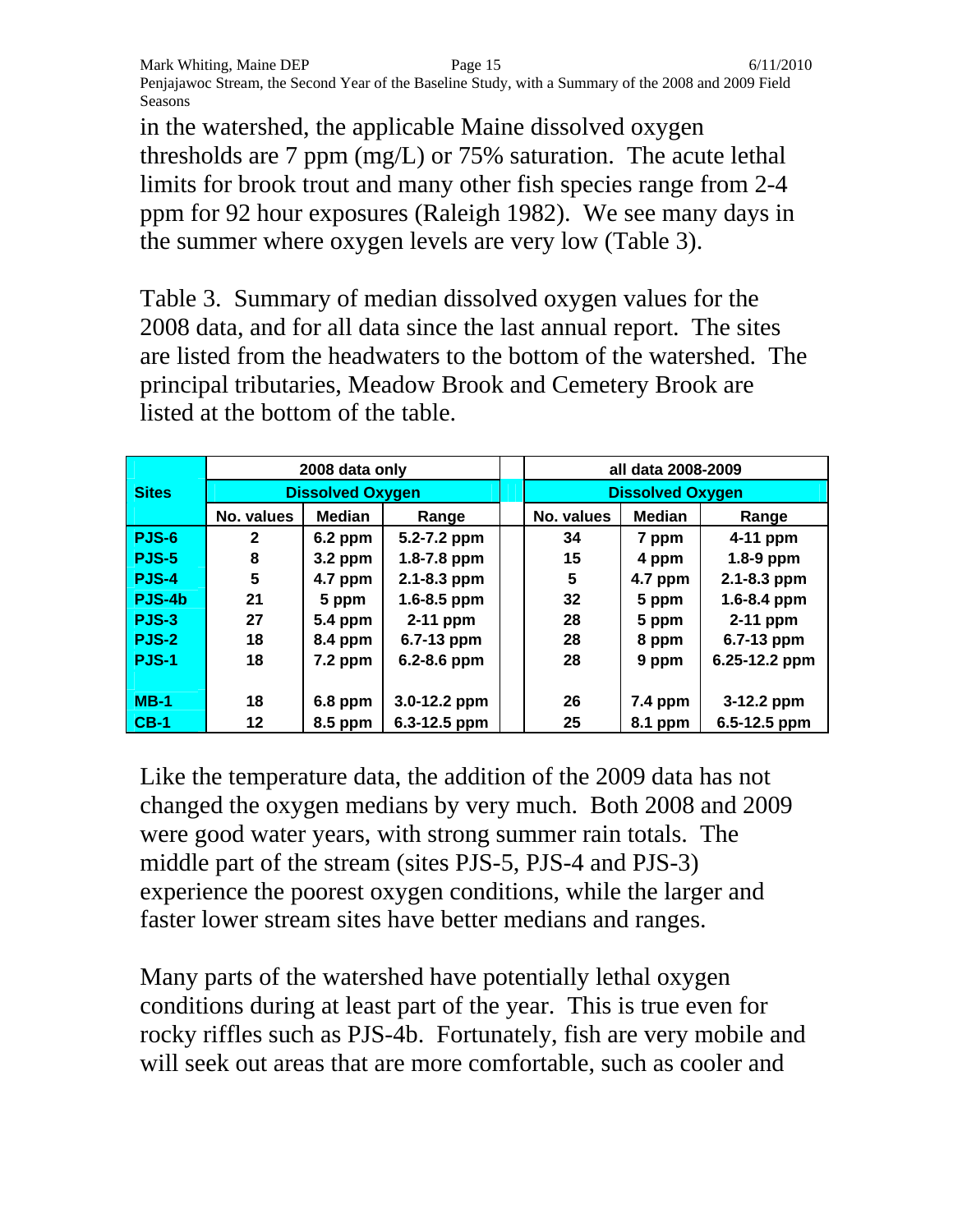better oxygenated water. No fish kills have been reported in the Penjajawoc.

#### C. Bacteria (*E. coli*)

Because bacteria counts are so variable, they are evaluated by geometric means. A geometric mean is the *nth* root of the product of all the values from a given site, where n is the number of values. Also due to the natural variability in bacteria, we need at least 8 values to calculate the geometric mean. In last year's report, we had only one site with more than 8 bacteria values. But with a second years worth of values, we can now report geometric means (Table 4). A geometric mean greater than 64 colonies per 100 ml sample exceeds the state Class B standard.

Table 4. Summary bacteria (*E coli*) geometric means and ranges for all data so far. The sites are listed from the headwaters to the bottom of the watershed. The principal tributaries, Meadow Brook and Cemetery Brook are listed at the bottom of the table.

|              | all data 2008-2009               |       |              |  |  |  |  |  |  |  |
|--------------|----------------------------------|-------|--------------|--|--|--|--|--|--|--|
| <b>Sites</b> | <b>Number of E coli colonies</b> |       |              |  |  |  |  |  |  |  |
|              | No. values                       | Range |              |  |  |  |  |  |  |  |
| PJS-6        | 6                                |       | 17.3-488.4   |  |  |  |  |  |  |  |
| PJS-5        | 8                                | 55.2  | $9.7 - 2419$ |  |  |  |  |  |  |  |
| PJS-4        |                                  |       |              |  |  |  |  |  |  |  |
| PJS-4b       | 11                               | 40.9  | 10.9-193.5   |  |  |  |  |  |  |  |
| PJS-3        | 6                                |       | 21.6-517     |  |  |  |  |  |  |  |
| <b>PJS-2</b> | 17                               | 116.8 | $13 - 2419$  |  |  |  |  |  |  |  |
| PJS-1        | 11                               | 63.3  | 1-1732.8     |  |  |  |  |  |  |  |
|              |                                  |       |              |  |  |  |  |  |  |  |
| $MB-1$       | 14                               | 62.8  | 0-1413.6     |  |  |  |  |  |  |  |
| $CB-1$       | 9                                | 49.8  | $2 - 2419$   |  |  |  |  |  |  |  |

The lower Penjajawoc Stream sites (PJS-1 and PJS-2) and Meadow Brook appear to violate state bacteria standards. But to be considered "pollutants" the bacteria sources are supposed to be from human or domestic animal waste, and we have no way to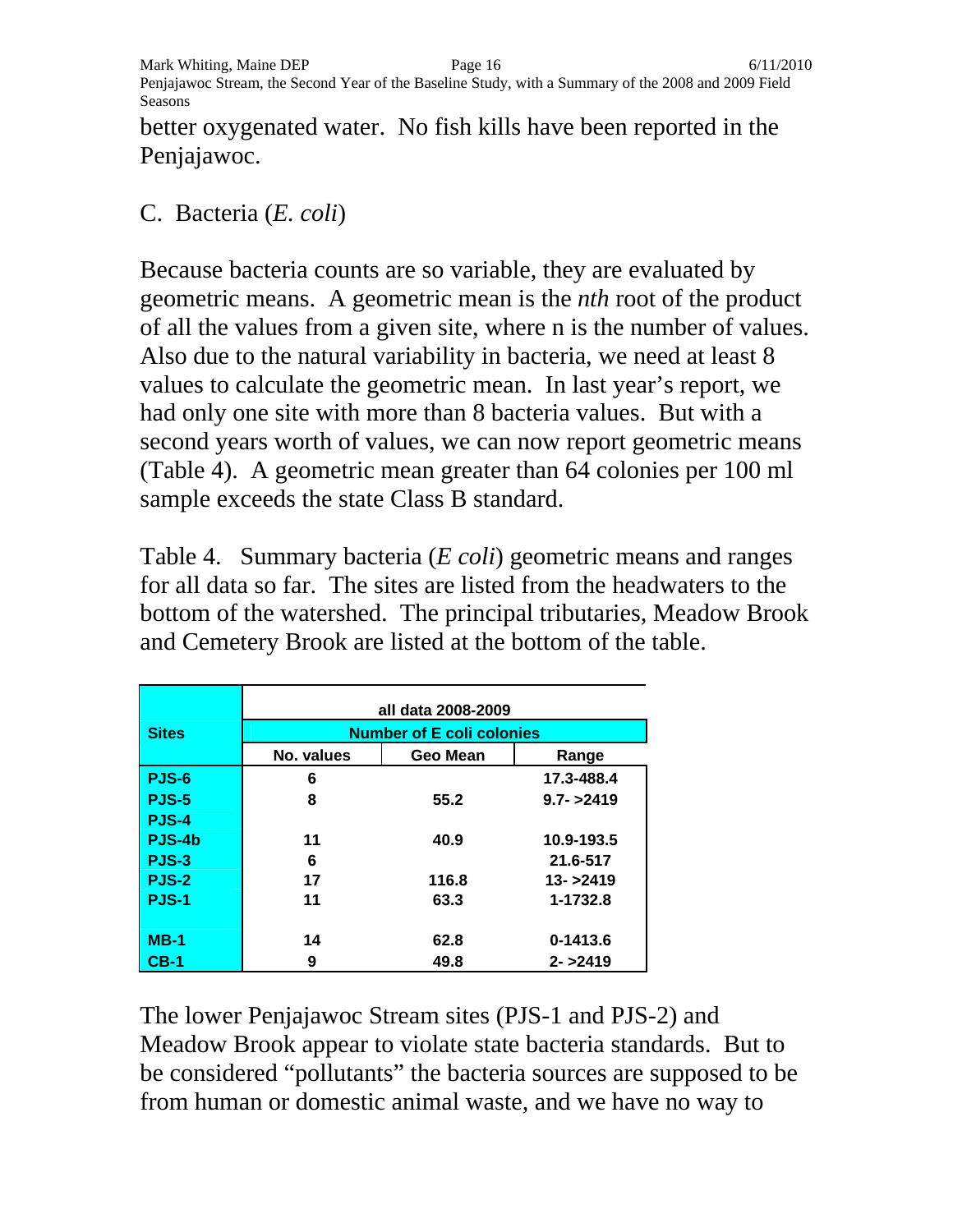Mark Whiting, Maine DEP Page 17 6/11/2010 Penjajawoc Stream, the Second Year of the Baseline Study, with a Summary of the 2008 and 2009 Field Seasons

determine sources. Very high values in the upper watershed (e.g., values at PJS-5 which exceeded the IDEXX detection limit) suggest that wildlife sources are often important.

#### D. Conductivity and Chloride:

Our volunteers measured specific conductivity or TDS, which are inter-convertible (we used specific conductance in uS  $X$  0.707 = TDS in mg/L). In order to convert conductivity into one of the statutory criteria (chloride), we used 11 samples to create a regression equation (Figure 3).



Figure 3. The results of a regression analysis of chloride in mg/l versus specific conductance in uS. The samples came from the lower Penjajawoc and from Meadow Brook. The R-square shows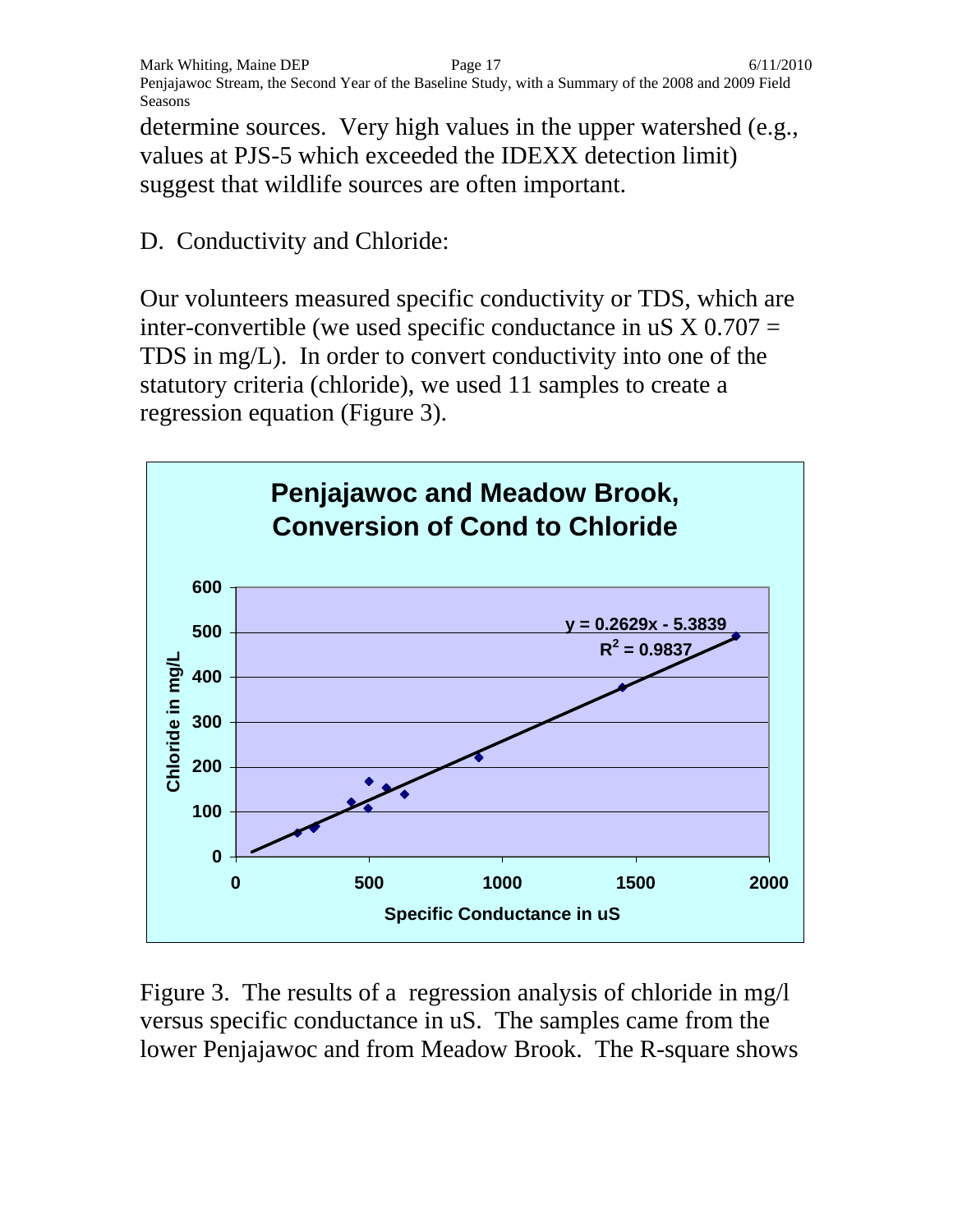that more than 98% of the variation in the data is accounted for by the regression model.

The 2008 and cumulative data are given in Table 5. In order to save space, only the cumulative data are converted into chloride medians and ranges. Since our last report, the ranges have expanded a little, but in many cases the medians are identical or almost so.

Aquatic communities are thought to be impaired if chloride exceeds an average of 860 mg/L for acute (one hour) exposures or an average of 230 mg/L for chronic (4-day) exposures (DEP 06- 096 Chapter 584). The lower watershed sites PJS-2, PJS-1 and MB-1 exceed the acute exposures, usually during spring runoff conditions. Only Meadow Brook exceeds the chronic exposure limit most of the time. Even summer conditions at MB-1 usually exceed the threshold. This means that the lower Penjajawoc and Meadow Brook are impaired for salinity/chloride, among their many other problems.

Table 5. Summary of median conductivity values for the 2008 data, and conductivity and chloride for all data since the last annual report. The sites are listed from the headwaters to the bottom of the watershed. The principal tributaries, Meadow Brook and Cemetery Brook are listed at the bottom of the table.

|                |        | 2008 data only              |            | all data 2008-2009 |                             |            |               |                 |  |  |  |  |
|----------------|--------|-----------------------------|------------|--------------------|-----------------------------|------------|---------------|-----------------|--|--|--|--|
| <b>Sites</b>   |        | <b>Specific Conductance</b> |            |                    | <b>Specific Conductance</b> |            |               | <b>Chloride</b> |  |  |  |  |
|                | No.    |                             |            | No.                |                             |            |               |                 |  |  |  |  |
|                | values | Median                      | Range      | values             | <b>Median</b>               | Range      | <b>Median</b> | Range           |  |  |  |  |
|                |        |                             |            |                    |                             |            |               | 10-163 mg/L     |  |  |  |  |
| <b>PJS-6</b>   |        |                             |            | 33                 | 265 uS                      | 60-640 uS  | 64 mg/L CI    | CI              |  |  |  |  |
| PJS-5          | 5      | 113 uS                      | 99-113 uS  | 11                 | 113 uS                      | 71-141 uS  | 24 mg/L CI    | 17-32 mg/L CI   |  |  |  |  |
| PJS-4          | 5      | 155 uS                      | 85-268 uS  | 5                  | 155 uS                      | 85-268 uS  | 35 mg/L CI    | 17-65 mg/L CI   |  |  |  |  |
| PJS-           |        |                             |            |                    |                             |            |               | 17-129 mg/L     |  |  |  |  |
| 4 <sub>b</sub> | 20     | 250 uS                      | 84-510 uS  | 28                 | 180 uS                      | 84-510 uS  | 42 mg/l Cl    | СI              |  |  |  |  |
|                |        |                             |            |                    |                             |            | 100 mg/L      | 33-205 mg/L     |  |  |  |  |
| <b>PJS-3</b>   | 27     | 410 uS                      | 146-800 uS | 29                 | 403 uS                      | 146-800 uS | СI            |                 |  |  |  |  |
| PJS-2          | 23     | 523 uS                      | 165-4254   | 35                 | 503 uS                      | 116-4254   | 127 mg/L      | 25-1113 mg/L    |  |  |  |  |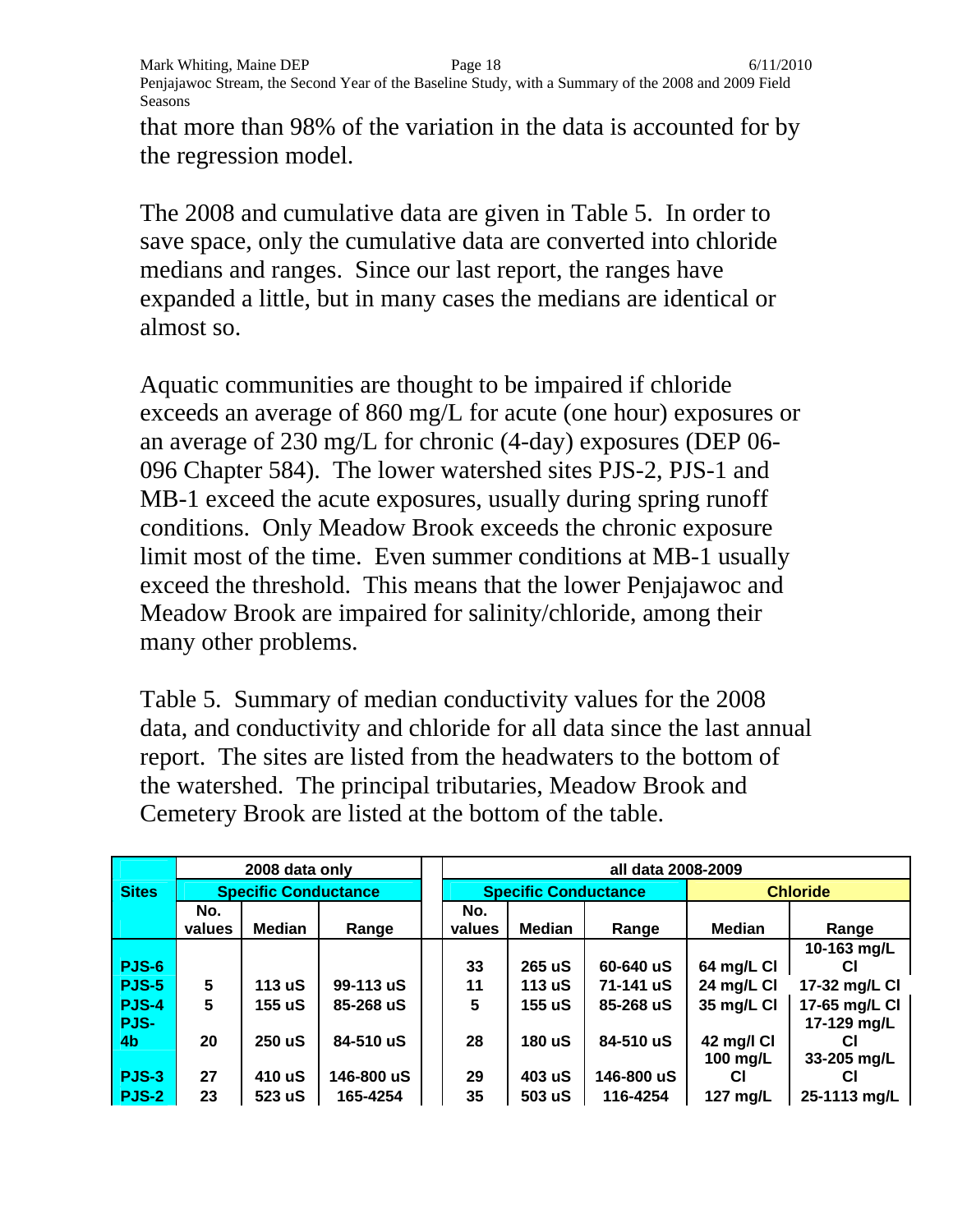Mark Whiting, Maine DEP **Page 19 Page 19** 6/11/2010 Penjajawoc Stream, the Second Year of the Baseline Study, with a Summary of the 2008 and 2009 Field Seasons

| PJS-1  | 15 | 593 uS  | uS<br>189-3200<br>uS | 26 | 565 uS  | uS<br>85-3200 uS | 143 mg/L<br>СI | 17-836 mg/L<br>СI |
|--------|----|---------|----------------------|----|---------|------------------|----------------|-------------------|
|        |    |         | 565-1583             |    |         | 297-3200         | 338 mg/L       | 73-836 mg/L       |
| $MB-1$ | 23 | 1307 uS | uS                   | 35 | 1307 uS | uS               |                |                   |
| $CB-1$ | 15 | 311 uS  | 135-382 uS           | 25 | 311 uS  | 85-382 uS        | 76 mg/L CI     | 17-95 mg/L CI     |

New Hampshire's Department of Environmental Services (DES) also uses a regression equation to convert specific conductance into estimated chloride values (DES 2006). As a rule of thumb, DES considers any conductivity measurement greater than 850 uS to be likely to exceed the state chloride standard for chronic exposure (230 mg/L) (DES 2008). Our regression estimates 230 mg/L chloride to be 854 uS. So the New Hampshire and Maine regressions yield essentially the same results. DES takes an additional step, in that they consider streams with chronic conductivity exceeding 501 uS to be "highly impacted" by chloride (DES 2008).

The severity of the impairment depends not only on the intensity but also the duration. Grab samples represent single points in time and are inadequate for determining duration of a problem. So we will review some of our data sonde data from 2008. Meadow Brook was the worst case scenario for long-term exposures (Figure 4). The data provides specific conductivity in mS (1 mS is equal to 1000 uS) and duration is recorded in one hour intervals.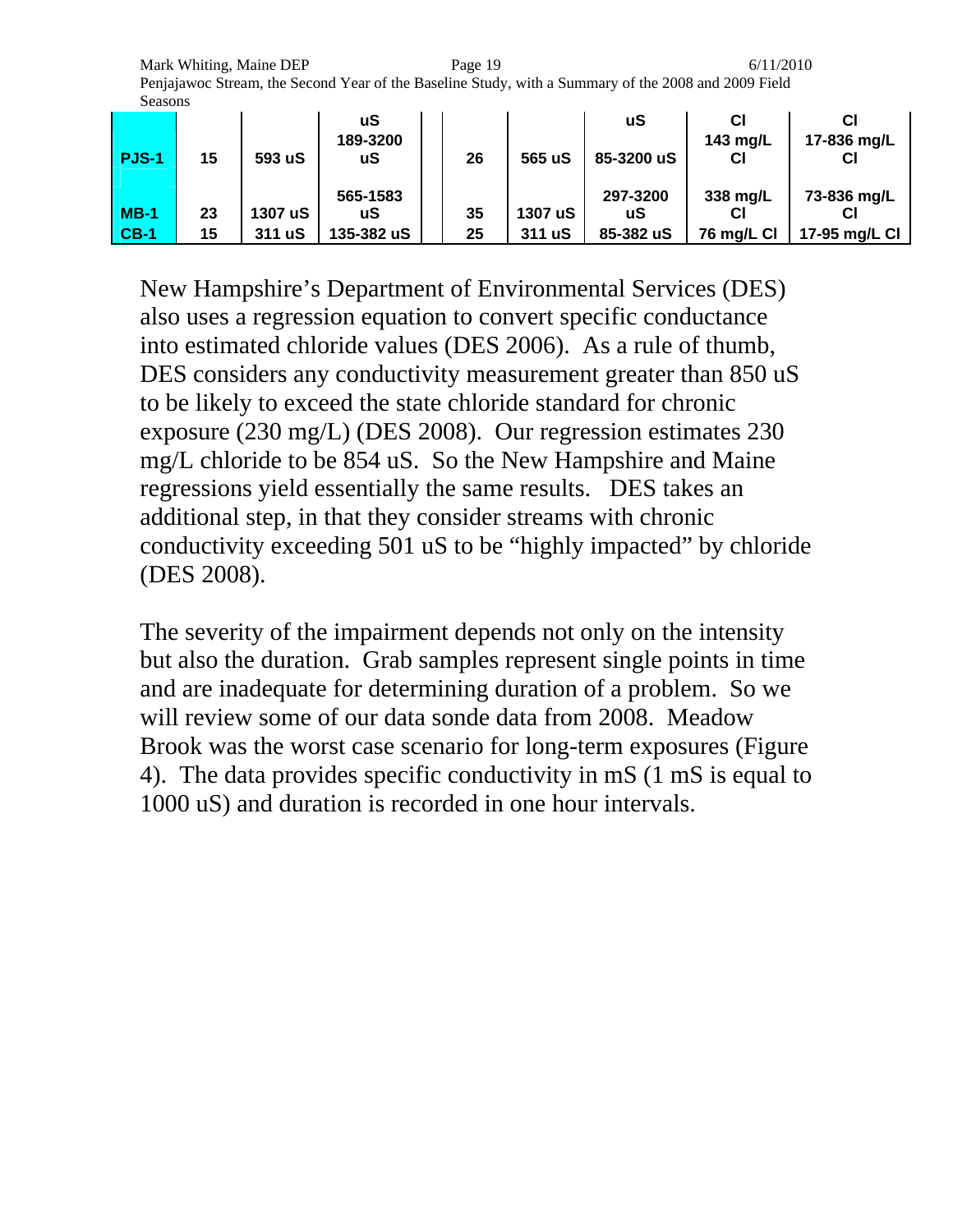Mark Whiting, Maine DEP **Page 20** 6/11/2010 Penjajawoc Stream, the Second Year of the Baseline Study, with a Summary of the 2008 and 2009 Field Seasons



Figure 4. Data sonde record for February 2008 at Meadow Brook MB-1. Sondes are automated samplers that record environmental data at programmed intervals (in our case it was hourly). Both specific conductivity and turbidity are shown in the graph. The acute standard 860 mg/L for Cl translates to a conductivity of 3,292 uS and the chronic standard of 230 mg/L Cl translates to 854 uS. While turbidity problems last for 1-3 days, conductivity with an average greater than 854 uS lasted all month.

The maximum specific conductance for February 2008 was 8.65 mS on February 2 and stayed above 3.293 mS for 19 hours. This translates to a maximum of 2,269 mg/L chloride for about an hour and at least 521 mg/L for 40 hours. This record is above the acute standard of 860 mg/L chloride for 18 hours. The period from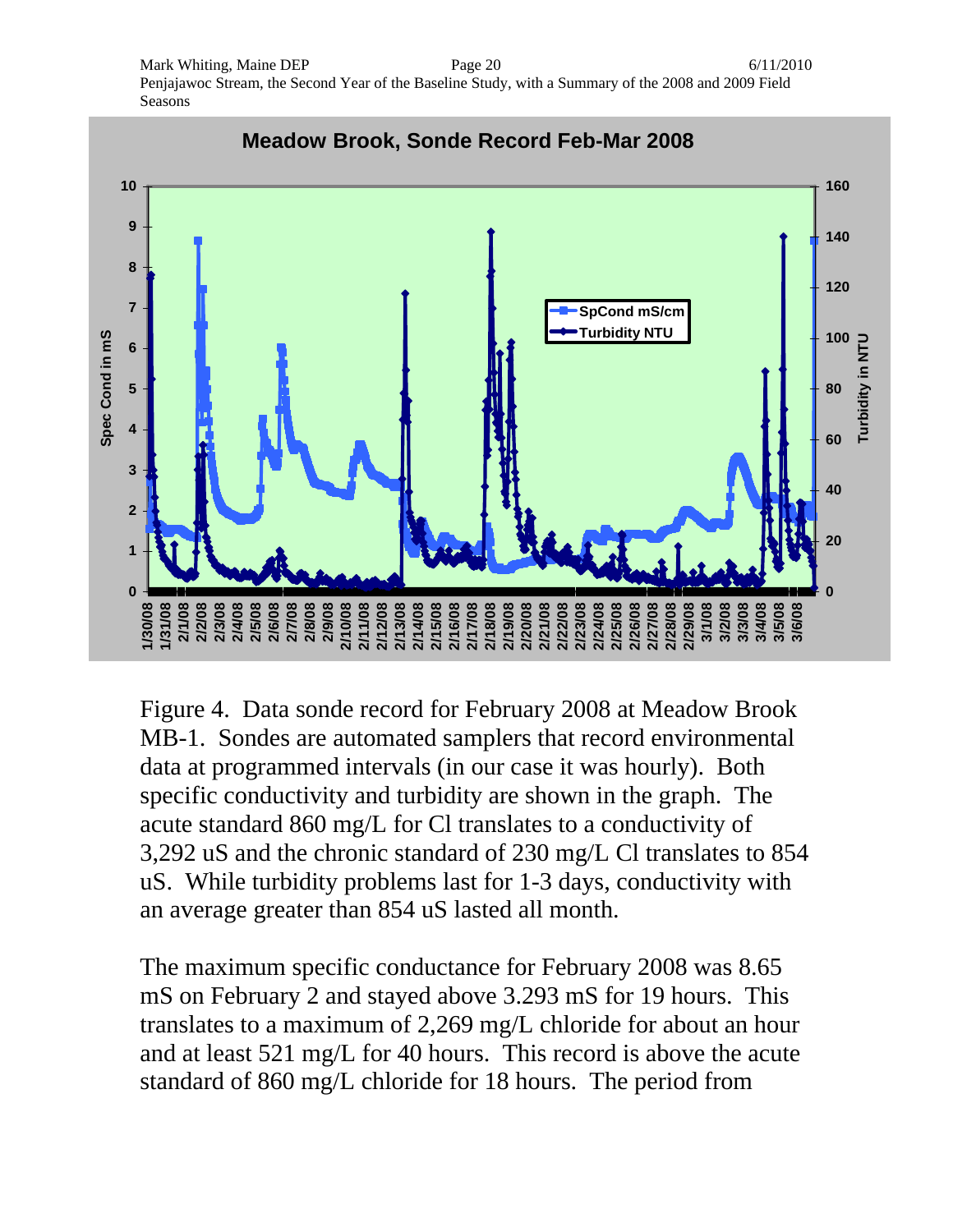2/6/09 to 2/8/09 has 96 hours above 860 mg/L. So the lower Penjajawoc and Meadow Brook exceed state acute exposure standards sometimes for days at a time. Comparing these exposures to those listed by Environment Canada's literature review of the lethal ranges for various test organisms (Environment Canada 2001) our exposures would not be lethal for any of the fish and would not kill most of the invertebrate species. This means that we would not expect fish kills from chloride alone, but that many aquatic species would not thrive in these streams. This is important, because the recovery of our aquatic communities would not be expected unless the stream restoration also includes reductions in road salt use.

F. Chloride Trends

Winter salt sand is the most important source of chloride in most New England watersheds. For instance, in a study of the Dinsmore Brook watershed in New Hampshire (DES 2007) state roads accounted for 50% of the total chloride budget, municipal and private roads were 22%, parking lots were 26%, atmospheric deposition was 1%, and all other sources (salt storage piles, landfills, & water softeners) were the remaining 1%. The sources change in different watersheds depending on how urban they are and how much exposure they have to ocean aerosols, but the overwhelming importance of winter road and parking lot maintenance is a constant for urban watersheds.

The 1982 Maine DOT study gives us a glimpse of the Penjajawoc watershed 30 years ago. The study had 8 sites, located above and below roads in order to study sodium chloride spatial patterns and sources in the watershed. Background Cl levels ranged from 6-16 mg/L at the Stillwater Avenue upstream site. Extreme values as high as 621 mg/L chloride were reported below the Bangor Mall entrance on January 25, 1978, and again a value of 575 mg/L Cl below the Bangor Mall entrance on March 10, 1980. Nothing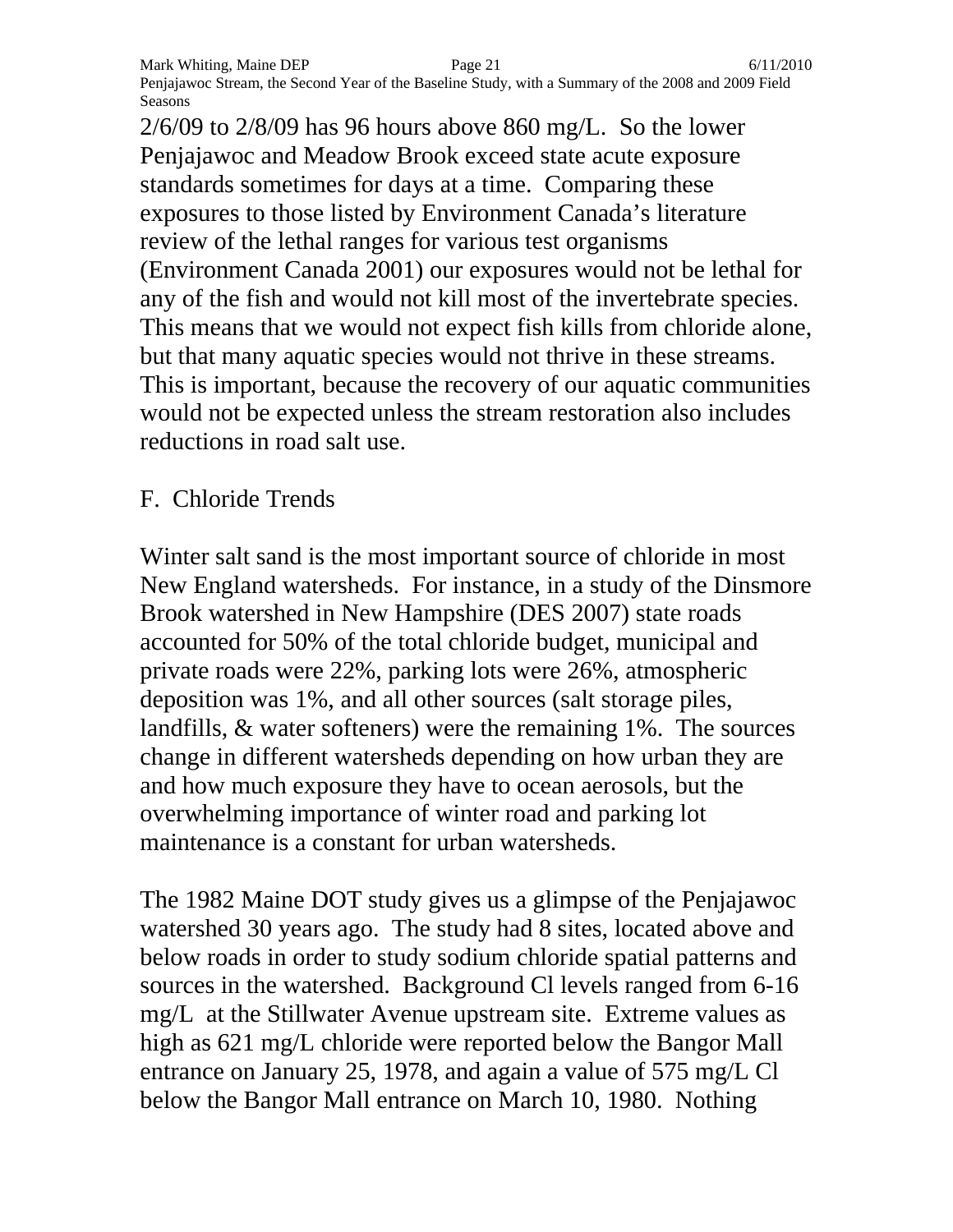above 42 mg/L Cl was found in 1981 and 1982. Many of the 1981 and 1982 values are below our assumed background (20-25 mg/L). The DOT study (Figure 5) shows that the two strongest sources of salt 30 years ago are the Bangor Mall area (below Stillwater Avenue to above I-95) and below Mount Hope Avenue (below Mt Hope and above Route 2) in the lower watershed.



**1982 MDOT Study of NaCl in the Penjajawoc**

Figure 5. Summary of 1982 Maine DOT study of salt in Penjajawoc Stream. Values are yearly chloride means for each site. The sites are arranged from the upper watershed (left) to the lower watershed (right). The Bangor Mall is located between Sites 2 and 3. The DOT maintenance yard is between sites 6 and 7.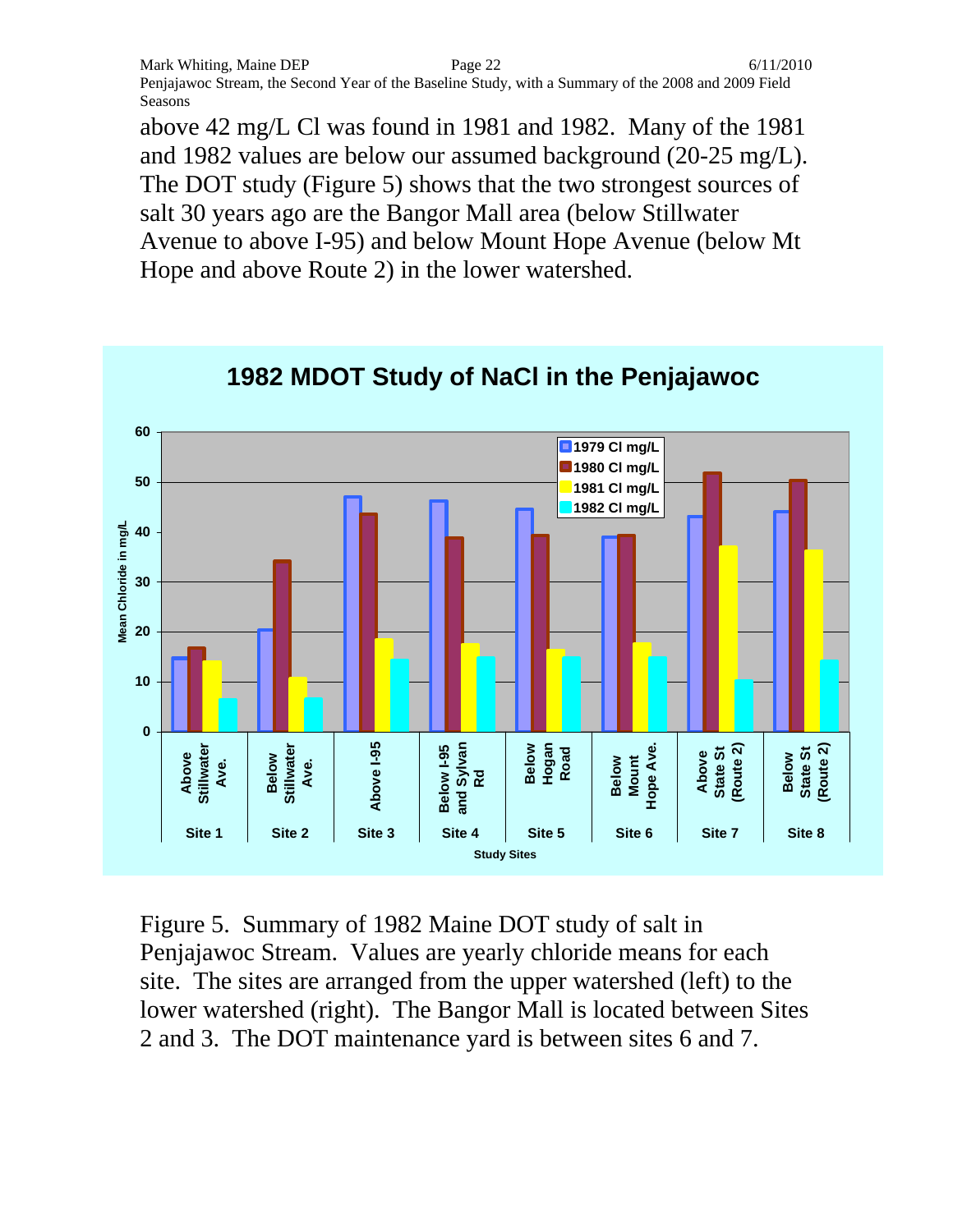There is no surprise that the Bangor Mall area is a salt source. Note the amount of parking space in Figure 1. Some of this salt would also come from the Stillwater Avenue area on the southern side of the road. New Hampshire DES studies have shown that parking lots are important sources of salt. Because of the linear nature of roads, they tend to deposit salt in one watershed, then the next and the next. But parking lots represent a lot of pavement that often drains to one place or one watershed. In four completed studies of lake watersheds in New Hampshire, parking lots account for 5-50% of the total salt budget (NH DOT 2009). In the 1982 Penjajawoc Stream study, the second salt source, below Mount Hope Avenue, might be the DOT maintenance yard. In the 1970's salt sand would have been stored out doors without covers and salt would have made its way to the Penjajawoc by overland runoff and/or groundwater flow.

Our summary data shows a similar pattern but with much higher values than DOT's study (Figure 6). The DOT values are means, and ours are medians, which are similar but not exactly the same. But the trends are so overwhelming, it does not matter that the summary statistics are not identical. The Bangor Land Trust Parcel (PJS-6) has values well above our assumed background (20- 25 mg/L) and probably reflects the inputs from the landfill just upstream. Penjajawoc Marsh (PJS-5) shows the dilution of the landfill influence with the addition of the cleaner headwaters to the north and northwest (Figure 1). The development around Stillwater Avenue, including the road itself, contributes some road salt. With all the development above and below I-95, the contribution of the Bangor Mall no longer stands out as much as it used to. There is now a more gradual increase in chloride in the middle and lower watershed. For some reason, Meadow Brook, has more chloride contamination than the Penjajawoc.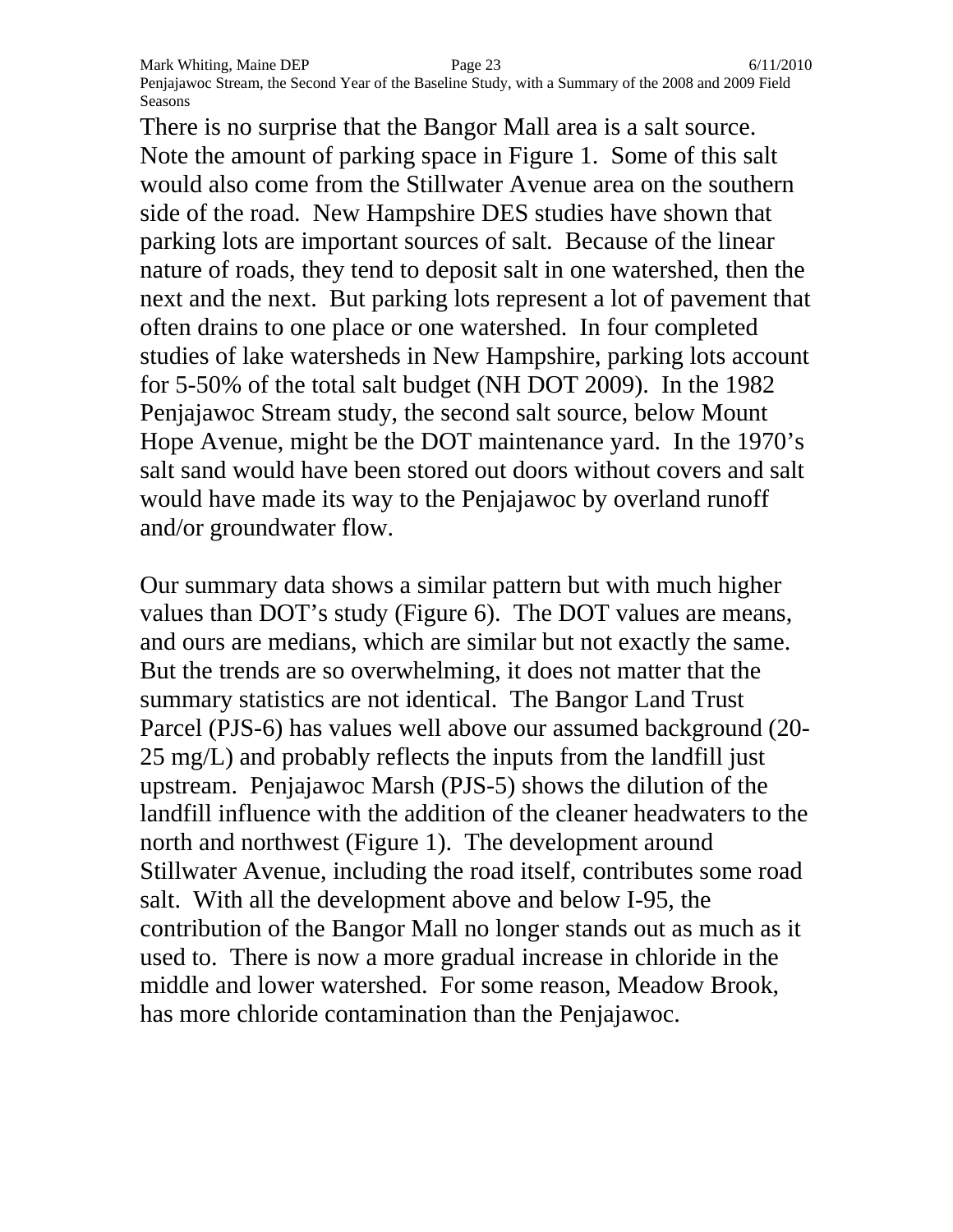

## **Penjajawoc Stream Median Chloride for 2008-2009**

Figure 6. Graphic summary of Penjajawoc Stream estimated median chloride concentrations (based on the above regression). The sites are arranged from the upper watershed to the lowest, with the tributaries set off to the right.

In an investigation of 100 stream watersheds in 15 northern states and 1,329 wells in 19 northern states, the US Geological Survey (USGS) found widespread chloride enrichment in urban watersheds (Mullaney et al 2009). Forested and rural watersheds had less enrichment, and agricultural watersheds were intermediate. The best predictors of chloride enrichment were the road densities, evapotranspiration potential, and percentage of the annual water budget that is from surface runoff. That is, road salt is the chief source, it can be concentrated by evapotranspiration,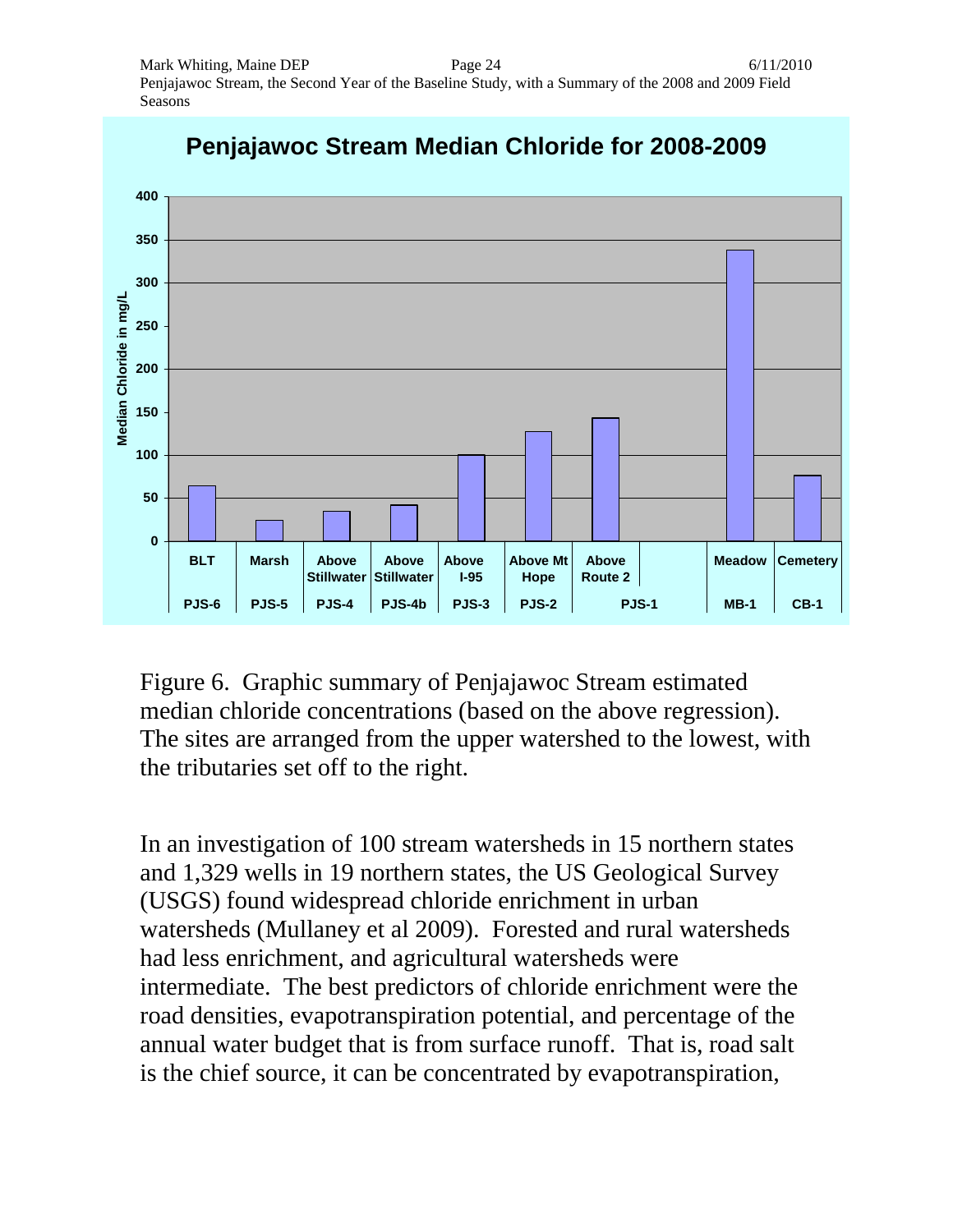and runoff is an important means by which the salt contamination is spread from source areas.

#### G. The Kittridge Landfill

The DEP investigation of the landfill resulted in mostly good news. Heavy metals were not detected downstream (Table 6). Traces of organic compounds were present (Table 7) but only in single parts per billion or less, with many below detection limits. Iron, magnesium and manganese were abundant but were not found in toxic amounts downstream. Calcium, potassium and sodium were abundant, as were chloride and sulfate. These are the salts that we are detecting at the downstream Bangor Land Trust site (PJS-6). But again, the levels are not toxic.

Table 6. Summary of lab chemistry from the U of Maine Sawyer Environmental Chemistry and Research Lab for the Bangor Land Trust parcel (PJS-6) site (the first site below the landfill). The results are listed (in order) the major cations: calcium, sodium, potassium, and magnesium, then the major anions: chloride, nitrate, and sulfate, then alkalinity and pH, and then the trace metals: aluminum, manganese, iron, arsenic, cadmium, chromium, cobalt, copper, lead, nickel, and zinc.

| <b>Site</b>  | <b>Date</b> | Ca                | <b>Na</b> | Κ    | Mg            | C1            | NO <sub>3</sub> | <b>SO4</b>     |
|--------------|-------------|-------------------|-----------|------|---------------|---------------|-----------------|----------------|
|              |             | mg/L              | mg/L      | mg/L | mg/L          | mg/L          | mg/L            | ueq/L          |
| <b>PJS-6</b> | 9/15/2008   | 36.8              | 20        | 4.11 | 7.96          | 22.8          | $<$ 1           | 13.5           |
|              |             |                   |           |      |               |               |                 |                |
|              |             | <b>Alkalinity</b> | pH        | AI   | Mn            | Fe            | As              | C <sub>d</sub> |
|              |             | mg/L              |           | ug/L | ug/L          | ug/L          | ug/L            | ug/L           |
|              |             | 116               | 7.23      | 36   | 23.8          | 120           | $\leq 4$        | < 0.5          |
|              |             |                   |           |      |               |               |                 |                |
|              |             | cr                | Co        | Cu   | Pb            | Ni            | Zn              |                |
|              |             | ug/L              | ug/L      | ug/L | ug/L          | ug/L          | ug/L            |                |
|              |             | $2$               | $5$       | $5$  | $\mathbf{<}2$ | $\mathsf{<}2$ | $\leq$ 1        |                |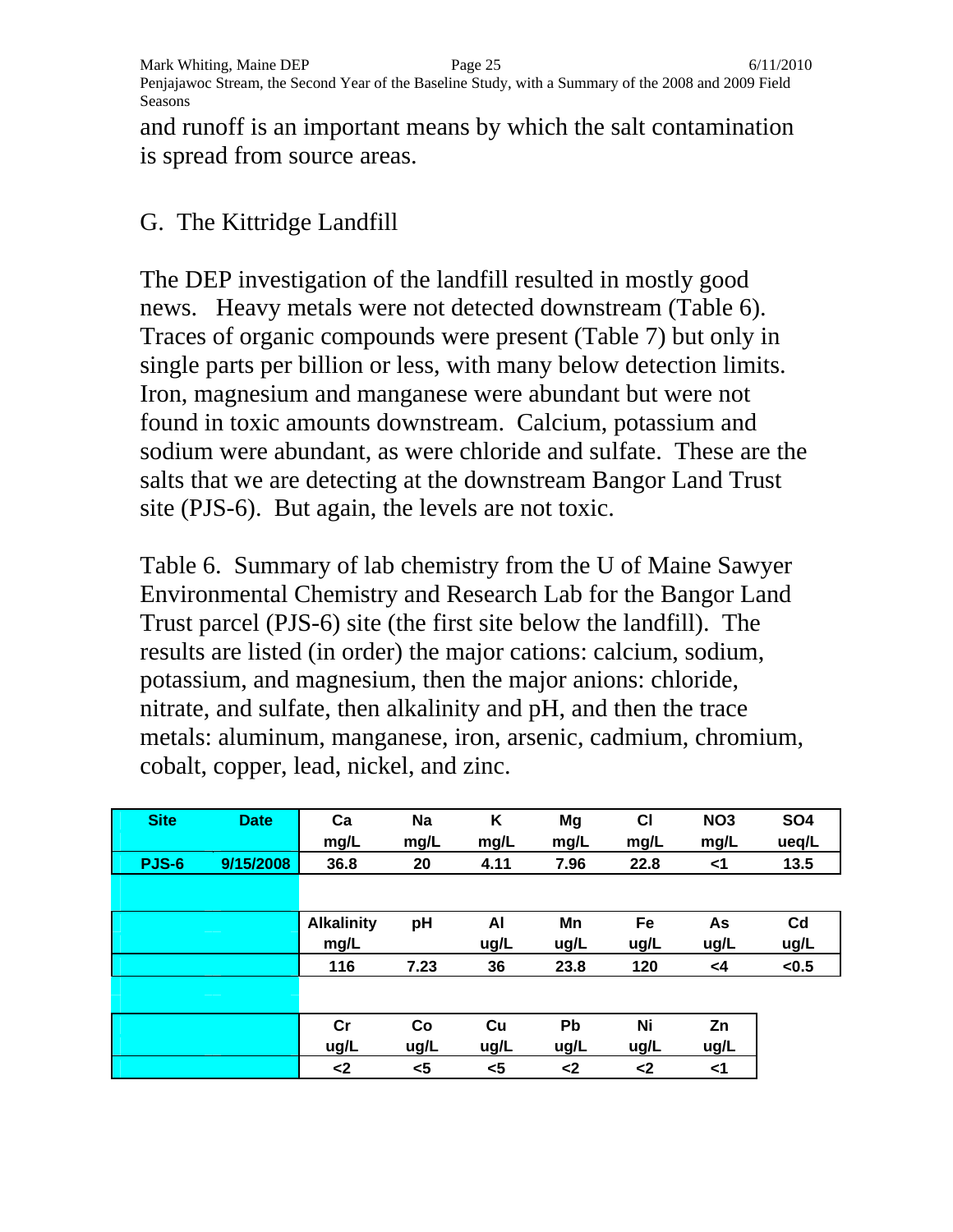Table 7. Summary of DEP tests on pore water collected from landfill leachate sites, with pore water from one upstream site, and surface water from the downstream Bangor Land Trust site.

|                                      | PW <sub>1</sub> | PW <sub>2</sub> | PW <sub>3</sub> | PW <sub>4</sub> | PJS-6      |
|--------------------------------------|-----------------|-----------------|-----------------|-----------------|------------|
|                                      |                 | upper           | middle          | lower           | <b>BLT</b> |
|                                      | upstream        | landfill        | landfill        | landfill        | parcel     |
| <b>Parameter</b>                     | 6/1/2009        | 6/2/2009        | 6/3/2009        | 6/4/2009        | 9/15/2009  |
| <b>LABORATORY PARAMETERS</b>         |                 |                 |                 |                 |            |
| <b>VOLATILE ORGANIC COMPOUNDS:</b>   |                 |                 |                 |                 |            |
| 1,1,2-TRICHLORO-1,2,2-               |                 |                 |                 |                 |            |
| <b>TRIFLUORETHANE ug/L</b>           | <b>NA</b>       |                 |                 | 0.7             | <b>NA</b>  |
| METH-t-BUTYL ETHER (MTBE) ug/L       | <b>NA</b>       |                 |                 | 0.5             | <b>NA</b>  |
| 1,1,1-TRICHLOROETHANE ug/L           | <b>NA</b>       | 1.3             | 1.1             | 1.              | <b>NA</b>  |
| <b>TOTAL ORGANIC CARBON mg/L</b>     | 12              | 13              | 11              | 9.2             | <b>NA</b>  |
| <b>INORGANIC PARAMETERS:</b>         |                 |                 |                 |                 |            |
| <b>AMMONIA AS NITROGEN mg/L</b>      | 0.5             | 1.6             | $1.1$           | 1.2             | <b>NA</b>  |
| <b>ARSENIC mg/L</b>                  |                 |                 |                 |                 | 0.004      |
| <b>CALCIUM mg/L</b>                  | 17              | 150             | 300             | 170             | 36.8       |
| <b>CHLORIDE mg/L</b>                 | 59              | 70              | 82              | 45              | 22.8       |
| <b>IRON mg/L</b>                     | 2.1             | 28              | 9.8             | 44              | 0.12       |
| <b>MAGNESIUM mg/L</b>                | $\overline{3}$  | 23              | 54              | 25              | 7.96       |
| <b>MANGANESE mg/L</b>                | 0.72            | 5.4             | 2.5             | 5.6             | 0.024      |
| <b>NITRATE AS N mg/L</b>             | 0.3             |                 |                 |                 | <b>NA</b>  |
| POTASSIUM mg/L                       | 0.7             | 7.7             | 29              | 16              | 4.11       |
| SODIUM mg/L                          | 31              | 54              | 97              | 50              | 20         |
| <b>SULFATE mg/L</b>                  | 0.7             | 6.4             | 460             | 58              | 13.5       |
| <b>TOTAL ALKALINITY mg/L</b>         | 28              | 430             | 560             | 480             | 116        |
| TOTAL DISSOLVED SOLIDS mg/L          | 180             | 620             | 1400            | 710             |            |
|                                      |                 |                 |                 |                 |            |
| <b>FIELD PARAMETERS:</b>             |                 |                 |                 |                 |            |
|                                      |                 |                 |                 |                 |            |
| <b>PH</b>                            | 6.09            | 6.4             | 6.76            | 6.75            | 7.3        |
| <b>SPECIFIC CONDUCTANCE uMHOS/cm</b> | 274             | 1041            | 1918            | 1188            | <b>NA</b>  |
| <b>TURBIDITY NTU</b>                 | 11.9            | 7.7             | 3.7             | 22.3            | <b>NA</b>  |

The landfill is apparently leaching dissolved organic matter which is being consumed by bacteria at the base of the landfill. High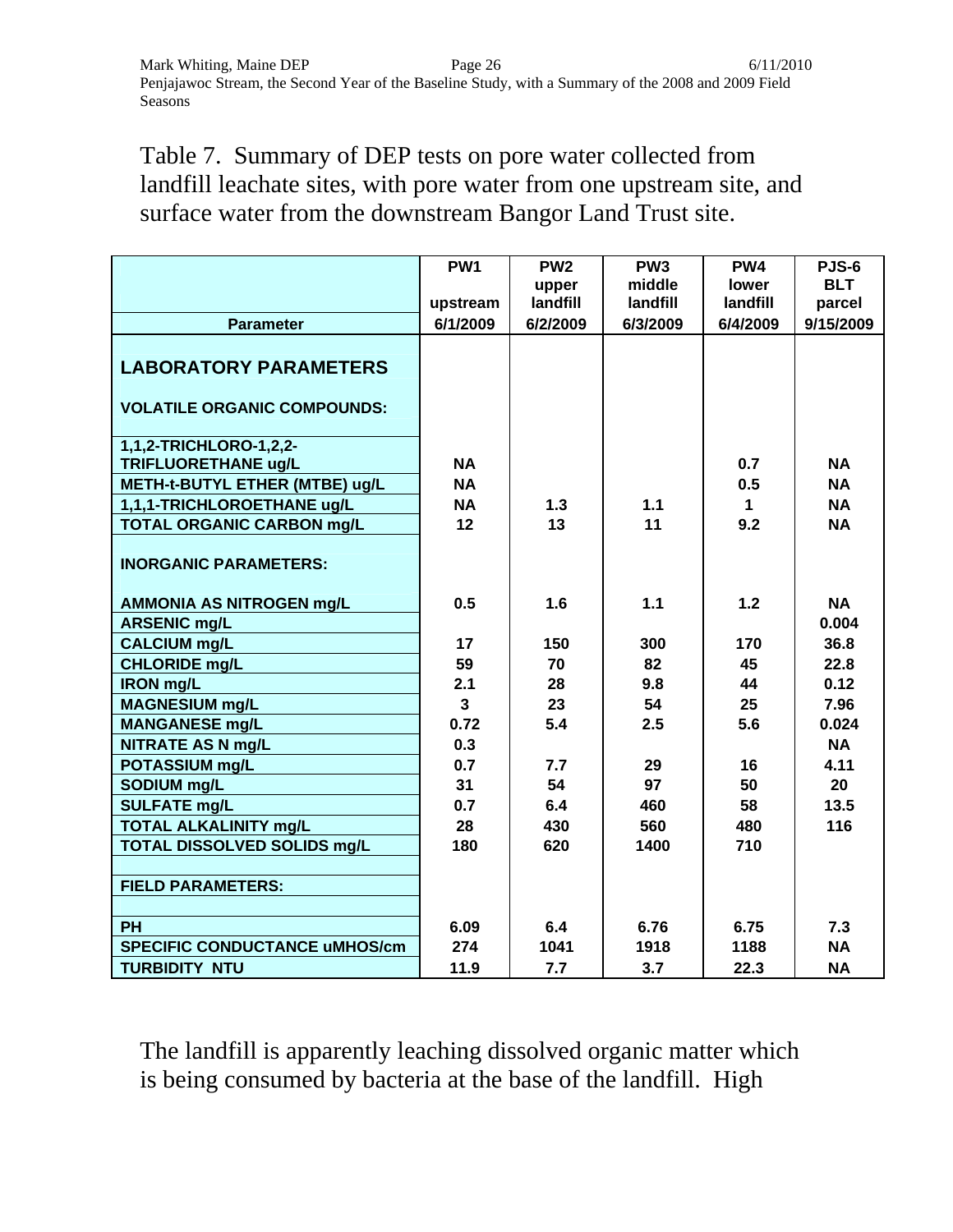bacterial metabolism generates a lot of alkalinity, which in turn probably causes heavy metals (we assume there must be some, since it's a landfill) to be precipitated as hydroxides. The now insoluble metals are trapped near the landfill. The salts and the alkalinity (which are soluble) are detectable downstream at PJS-6, but the effect is harmless.

### **IV. Summary and Conclusions:**

The additional data from the 2009 field season has changed our median values very little. This gives us additional confidence that we have achieved a good baseline by which we can measure progress during the Penjajawoc Stream restoration. Our new information, especially our ability to translate our field measurement into chloride data, highlights the importance of road salt in our watershed. The 30 year old DOT report reminds us that chloride has been increasing in northern states, including Maine, especially where there is continuing development within the watershed. Chloride is an important issue in many urban streams, and it can be a liming factor for aquatic organisms. Finally, the landfill does have an effect on downstream salt and alkalinity. However, this is not a problem for the immediately downstream site PJS-6, but does add to the cumulative salt problems in the watershed.

The current recovery plan for the Penjajawoc watershed does not have any plans to reduce the use of road salt sand. Because road salt sand is related to public safety concerns, it can be a difficult problem to address. We have best management practices (BMTs) for various stormwater related problems, but we cannot treat for chloride. We need to develop state and municipal partnerships to review what more we can do to decrease salt use while maintaining a high standard for public safety. For Penjajawoc Stream, we may not be able to restore aquatic communities without addressing the road salt problem.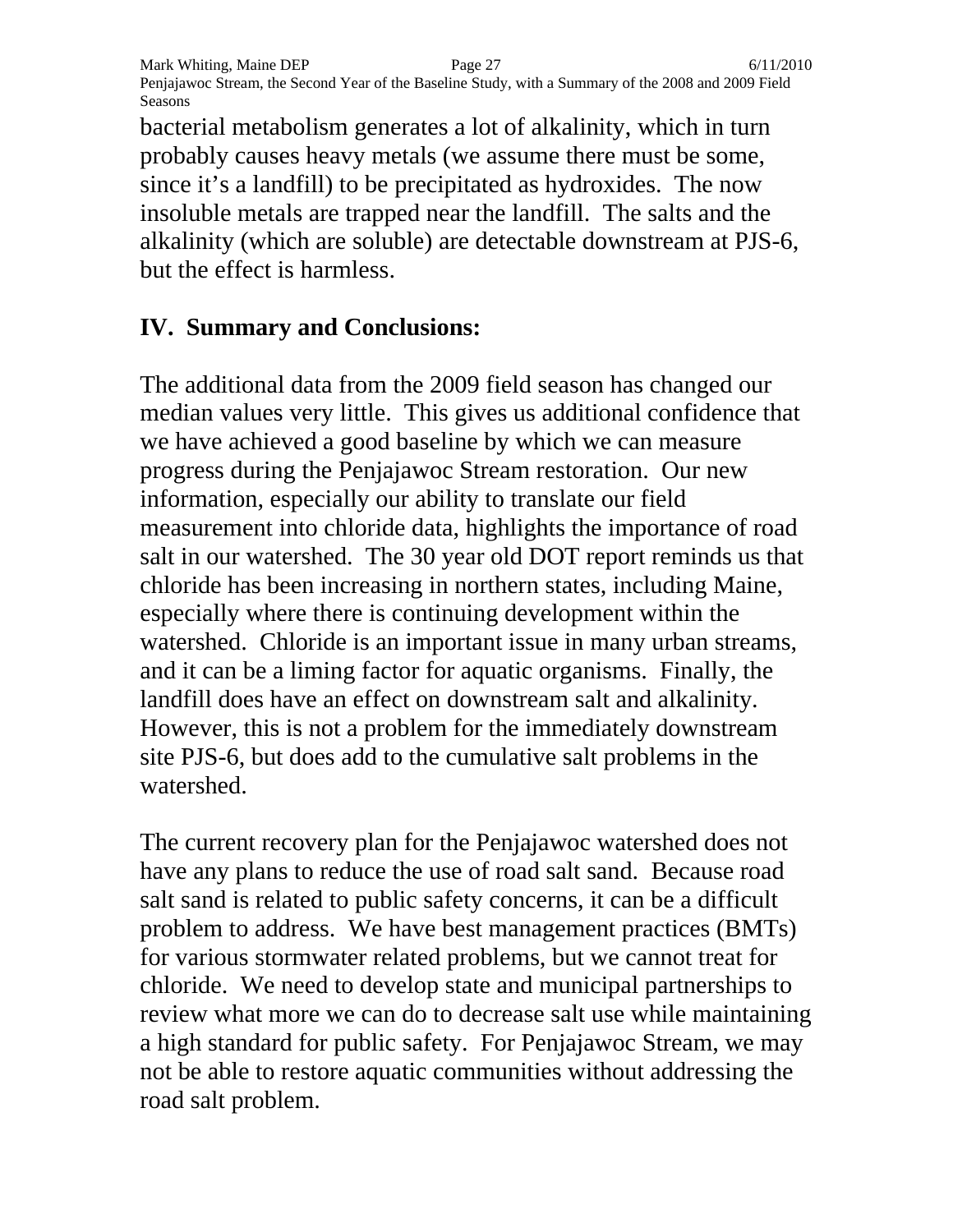#### **V. References and Resources:**

Brungs, WS, & BR Jones. 1977. Temperature criteria for freshwater fish: protocols and procedures. US Environmental Protection Agency, Environmental Research Lab, Office of Research and Development, Duluth MN. EPA publication number EPA-600/3-77-061

BSA 2008. Penjajawoc Stream Watershed Management Plan, August 29, 2008, by BSA Environmental Consulting. Available on the City of Bangor website,

http://bangormaine.gov/cs\_financerisk\_penjajawoc.php

Danie, DS, JG Trial & JG Stanley. 1984. Species profiles: Life histories and environmental requirements of coastal fish and invertebrates (North Atlantic) – Atlantic salmon. US Fish  $\&$ Wildlife Service publication no. FWS/OBS-82/11.22 Army Corps of Engineers publication TR EL-82-4. 19 pages

DEP 2009. Penjajawoc Stream a Summary of Water Quality Data from the 2008 Field Season. DEP Doc Number DEP-LW0978, available on the DEP website http://www.maine.gov/dep/blwq/docstream/team/2008\_pejajawoc. pdf

DEP 2008. Integrated Water Quality Monitoring and Assessment Report, (sometimes called the "305(b) Report") DEP doc. number DEP-LW0895, available on the DEP website at http://www.maine.gov/dep/blwq/docmonitoring/305b/2008/report. pdf)

DEP 2007. Total Maximum Daily Load (TMDL) Report Penjajawoc Stream and Meadow Brook, Bangor, Maine. DEP doc.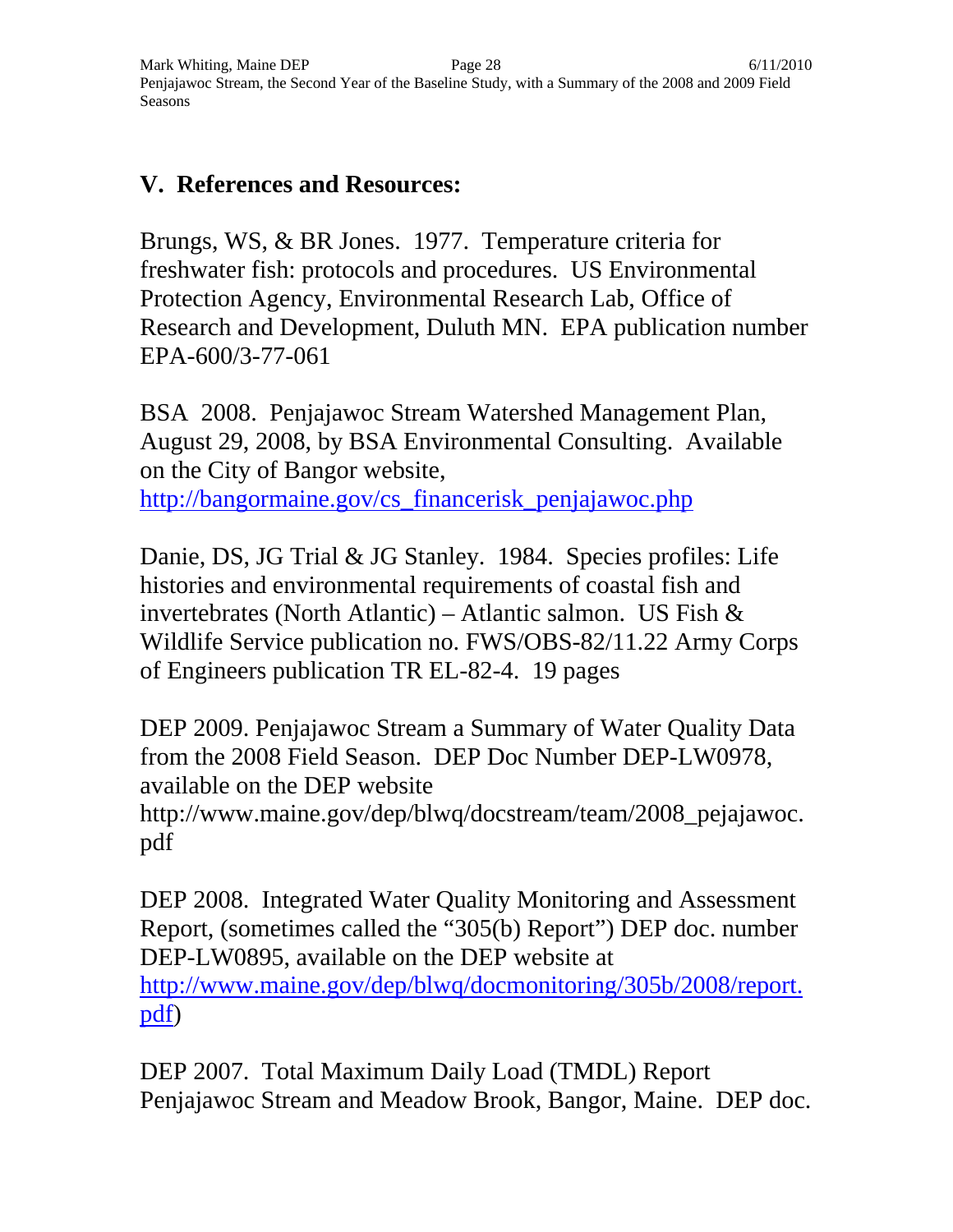number DEP-LW0867, draft report for public comment, at http://www.maine.gov/dep/blwq/docmonitoring/TMDL/2007/penja jawoc\_rep.pdf

DEP 06-096 CMR Chapter 584 Surface Water Quality Criteria for Toxic Pollutants, can be found at the Maine government website http://www.maine.gov/sos/cec/rules/06/096/096c584.doc

DES 2008. New Hampshire Department of Environmental Services, on-line fact sheet on the DES volunteer water monitoring program with state water quality criteria http://des.nh.gov/organization/commissioner/pip/publications/wd/d ocuments/vrap\_parameters.pdf

DES 2007. Total Maximum Daily Load (TMDL) Study for Water Bodies in the Vicinity of the I-93 Corridor from Massachusetts to Manchester, New Hampshire: Dinsmore Brook in Windham, NH. New Hampshire Department of Environmental Services, draft for public comment, dated December 31, 2007, publication number NHDES-R-WD-07-44. Available on-line at DES at http://des.nh.gov/organization/divisions/water/wmb/tmdl/index.ht m

DES 2006. Policy on the Use of the DES State-Wide Chloride Regression for Other Datasets. From New Hampshire Department of Environmental Services (no longer available on website).

DOT 1982. Penjajawoc Stream salt study. Maine Department of Transportation, Materials and Research Division, Technical Paper 82-18, December 1982.

EBTJV 2005. Conserving the Eastern Brook Trout: An Overview of Status, Threats, and Trends. Prepared by the Conservation New Hampshire DOT 2009.